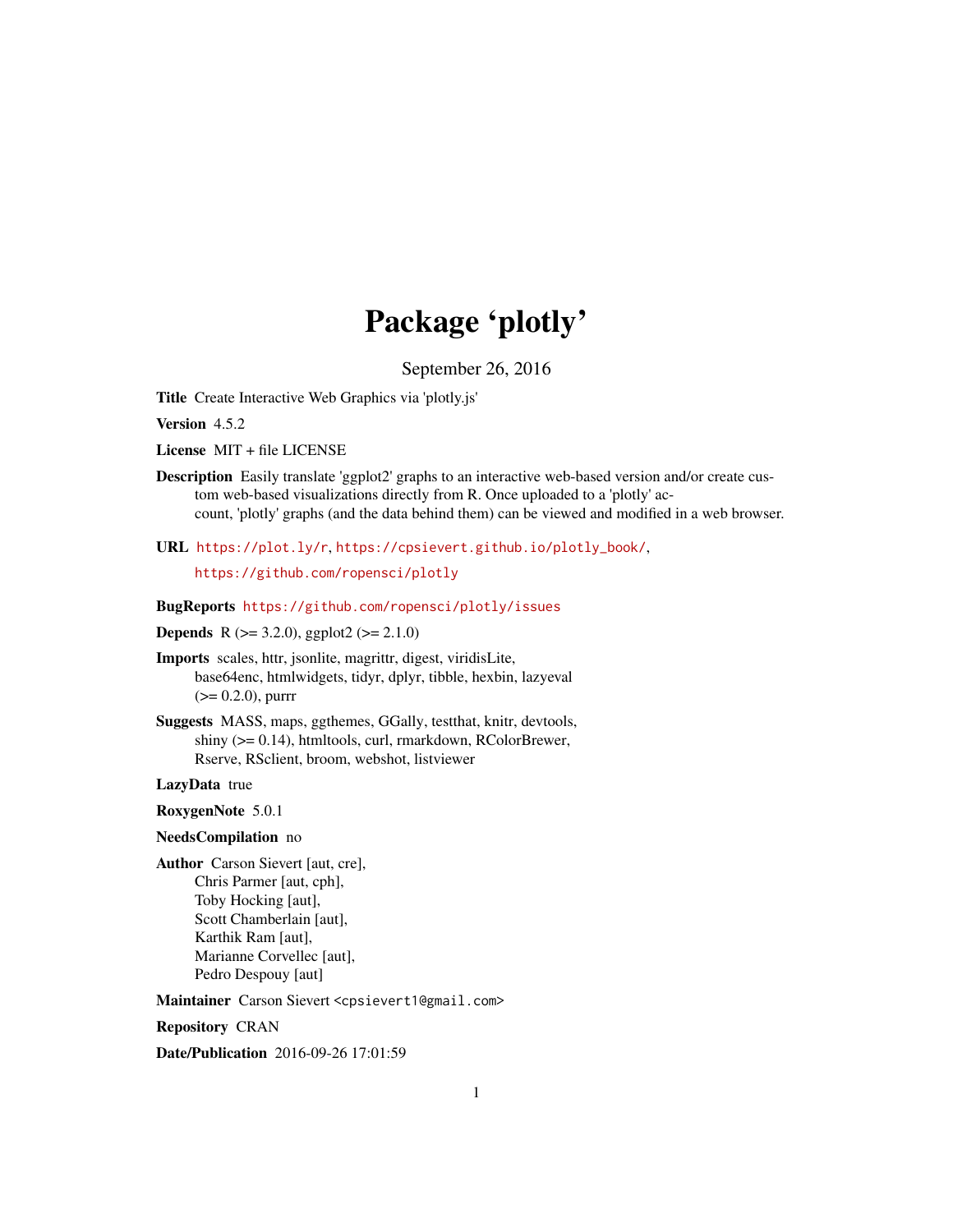# R topics documented:

|                                    | 3              |
|------------------------------------|----------------|
|                                    | $\overline{4}$ |
|                                    | $\overline{4}$ |
|                                    | 5              |
|                                    | 8              |
|                                    | 9              |
|                                    | 9              |
|                                    | 10             |
|                                    | 10             |
|                                    | 11             |
|                                    | 11             |
|                                    | 12             |
|                                    | 13             |
|                                    | <sup>13</sup>  |
|                                    | 14             |
|                                    | 15             |
|                                    | 16             |
|                                    | 17             |
|                                    | 17             |
|                                    | 18             |
|                                    | 18             |
|                                    | 19             |
|                                    | 19             |
|                                    | 20             |
|                                    | 20             |
|                                    | 21             |
|                                    | 21             |
|                                    | 22             |
|                                    | 22             |
|                                    | 24             |
|                                    | 25             |
|                                    | 25             |
|                                    | 26             |
|                                    | 27             |
|                                    | 28             |
|                                    |                |
|                                    | 31             |
|                                    | 31             |
| schema<br>$\mathbf{r}$<br>$\cdots$ | 32             |
|                                    | 32             |
|                                    | 33             |
|                                    | 34             |
| to $RGB$ $\ldots$                  | 36             |
| toWebGL                            | 36             |
| to_basic                           | 37             |
|                                    | 37             |
|                                    |                |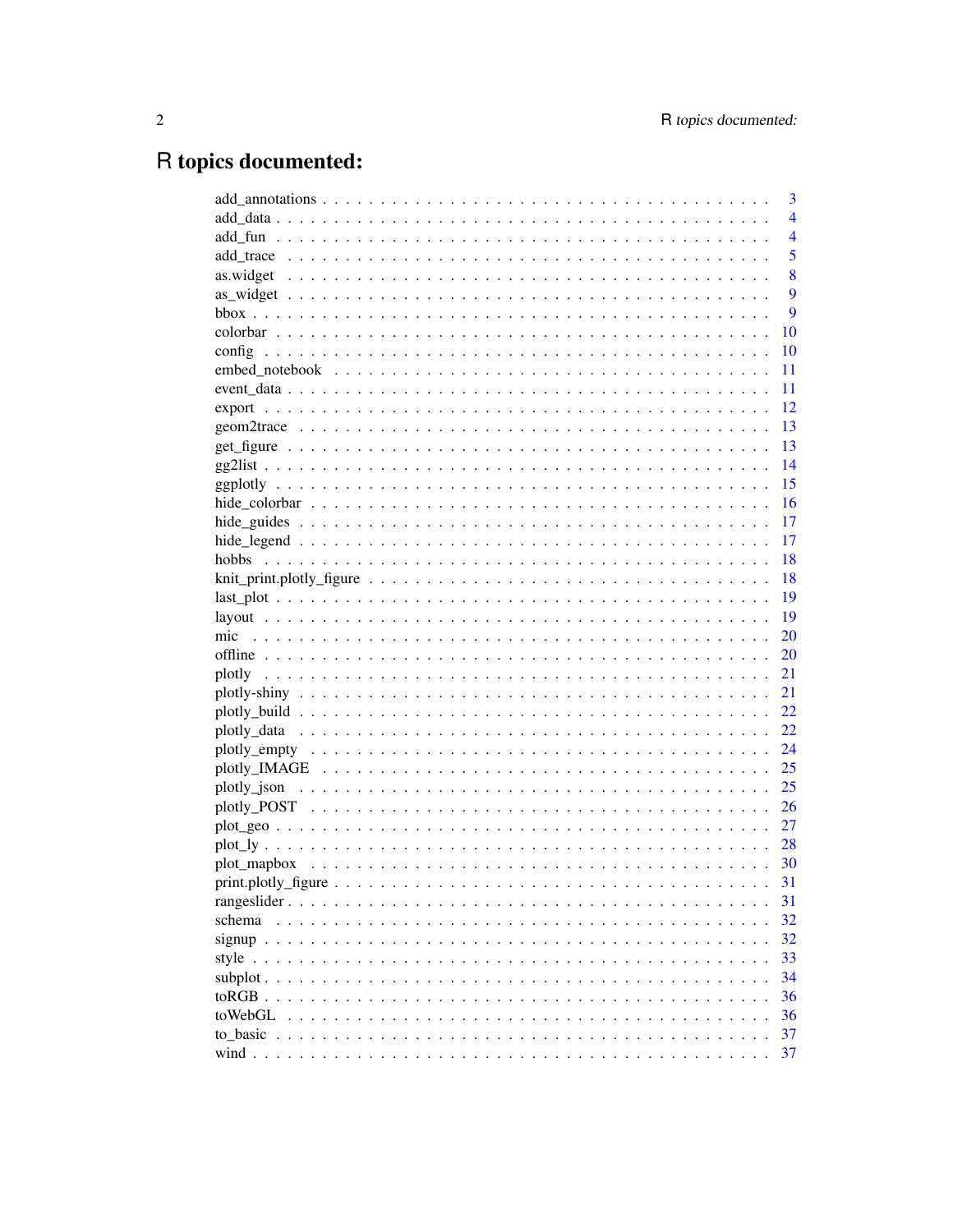#### <span id="page-2-0"></span>**Index** [38](#page-37-0)

add\_annotations *Add an annotation(s) to a plot*

# Description

Add an annotation(s) to a plot

#### Usage

```
add\_annotations(p, text = NULL, ..., data = NULL, inherit = TRUE)
```
#### Arguments

| D.      | a plotly object                                                                   |
|---------|-----------------------------------------------------------------------------------|
| text    | annotation text (required).                                                       |
| .       | these arguments are documented at https://plot.ly/r/reference/#layout-annotations |
| data    | a data frame.                                                                     |
| inherit | inherit attributes from $plot_l\gamma()$ ?                                        |

#### Author(s)

Carson Sievert

#### Examples

```
# single annotation
plot_ly(mtcars, x = \sim wt, y = \sim mpg) %>%
  slice(which.max(mpg)) %>%
  add_annotations(text = "Good mileage")
# multiple annotations
plot_{ly}(mtcars, x = -wt, y = -mpg) %>%
  filter(gear == 5) %>%
  add_annotations("five cylinder", ax = 40)
```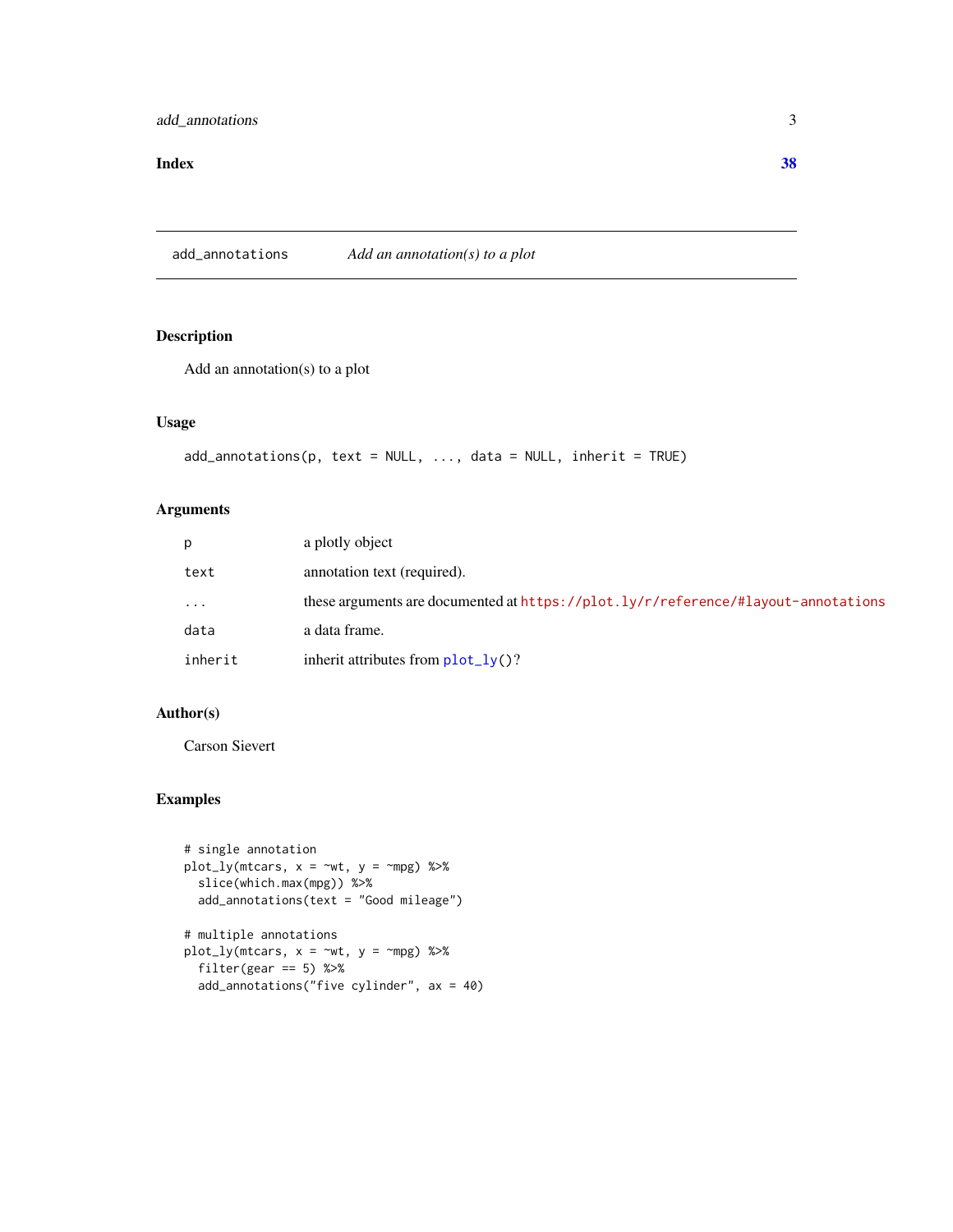<span id="page-3-0"></span>

Add data to a plotly visualization

#### Usage

add\_data(p, data = NULL)

#### Arguments

| p    | a plotly visualization |
|------|------------------------|
| data | a data frame.          |

# Examples

plot\_ly() %>% add\_data(economics) %>% add\_trace(x = ~date, y = ~pce)

| add_fun | Apply function to plot, without modifying data |
|---------|------------------------------------------------|
|---------|------------------------------------------------|

# Description

Useful when you need two or more layers that apply a summary statistic to the original data.

# Usage

add\_fun(p, fun, ...)

|                      | a plotly object.                                                                         |
|----------------------|------------------------------------------------------------------------------------------|
| fun                  | a function. Should take a plotly object as input and return a modified plotly<br>object. |
| $\ddot{\phantom{0}}$ | arguments passed to fun.                                                                 |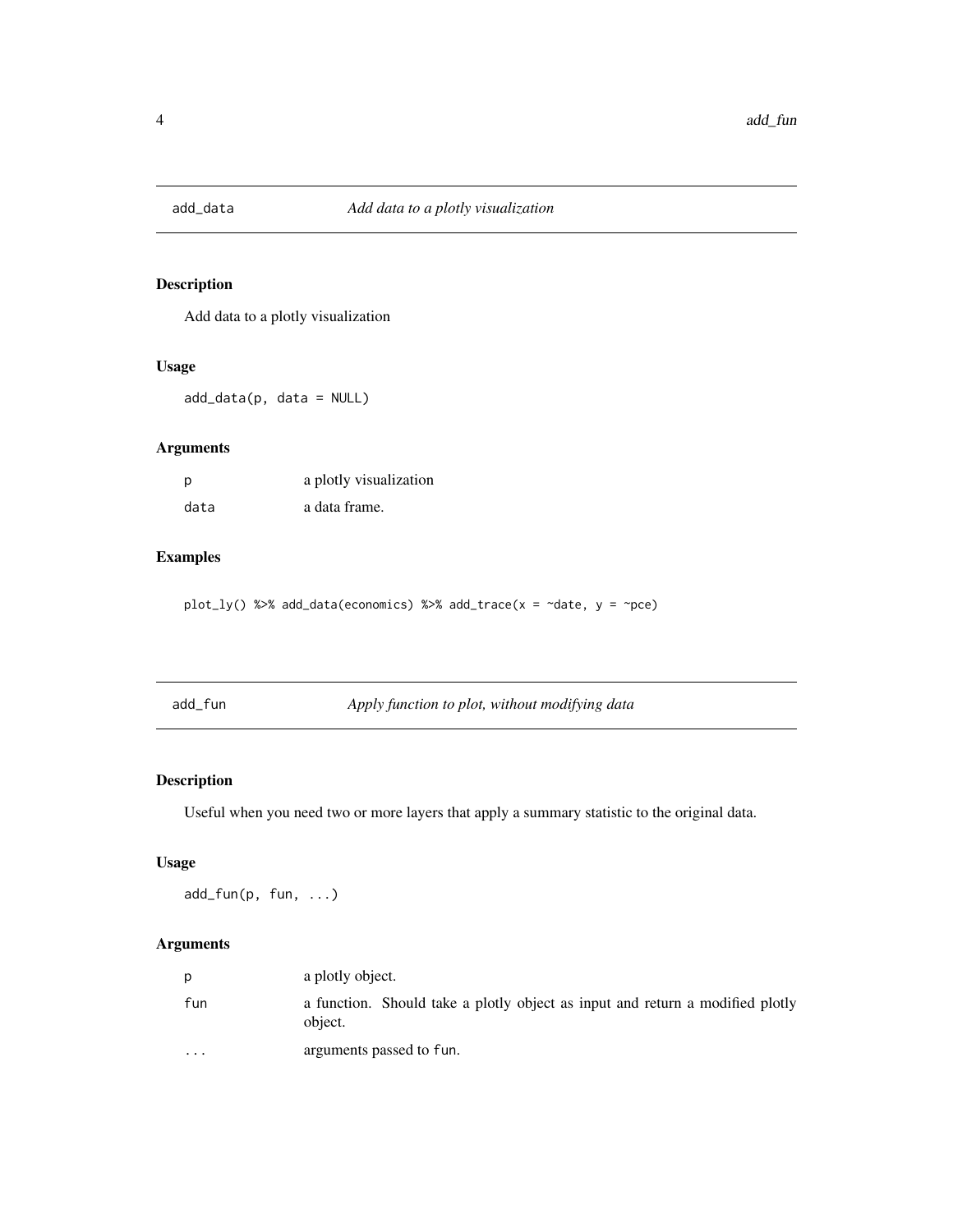#### <span id="page-4-0"></span>add\_trace 5

#### Examples

```
txhousing %>%
 group_by(city) %>%
 plot_ly(x = \negdate, y = \negmedian) %>%
 add_lines(alpha = 0.2, name = "Texan Cities") %>%
 add_fun(function(plot) {
   plot %>% filter(city == "Houston") %>% add_lines(name = "Houston")
 }) %>%
 add_fun(function(plot) {
   plot %>% filter(city == "San Antonio") %>% add_lines(name = "San Antonio")
 })
plot_ly(mtcars, x = \sim wt, y = \sim mpg) %>%
 add_markers() %>%
 add_fun(function(p) {
   p %>% slice(which.max(mpg)) %>%
      add_annotations("Good mileage")
 }) %>%
 add_fun(function(p) {
   p %>% slice(which.min(mpg)) %>%
      add_annotations(text = "Bad mileage")
 })
```
<span id="page-4-2"></span>

#### add\_trace *Add trace(s) to a plotly visualization*

#### <span id="page-4-1"></span>Description

Add trace(s) to a plotly visualization

#### Usage

```
add\_trace(p, ..., data = NULL, inherit = TRUE)add\_marks(p, x = NULL, y = NULL, z = NULL, ..., data = NULL,inherit = TRUE)
add\_text(p, x = NULL, y = NULL, z = NULL, text = NULL, ...data = NULL, inherit = TRUE)
add\_paths(p, x = NULL, y = NULL, z = NULL, ..., data = NULL,inherit = TRUE)
add\_lines(p, x = NULL, y = NULL, z = NULL, ..., data = NULL,inherit = TRUE)
```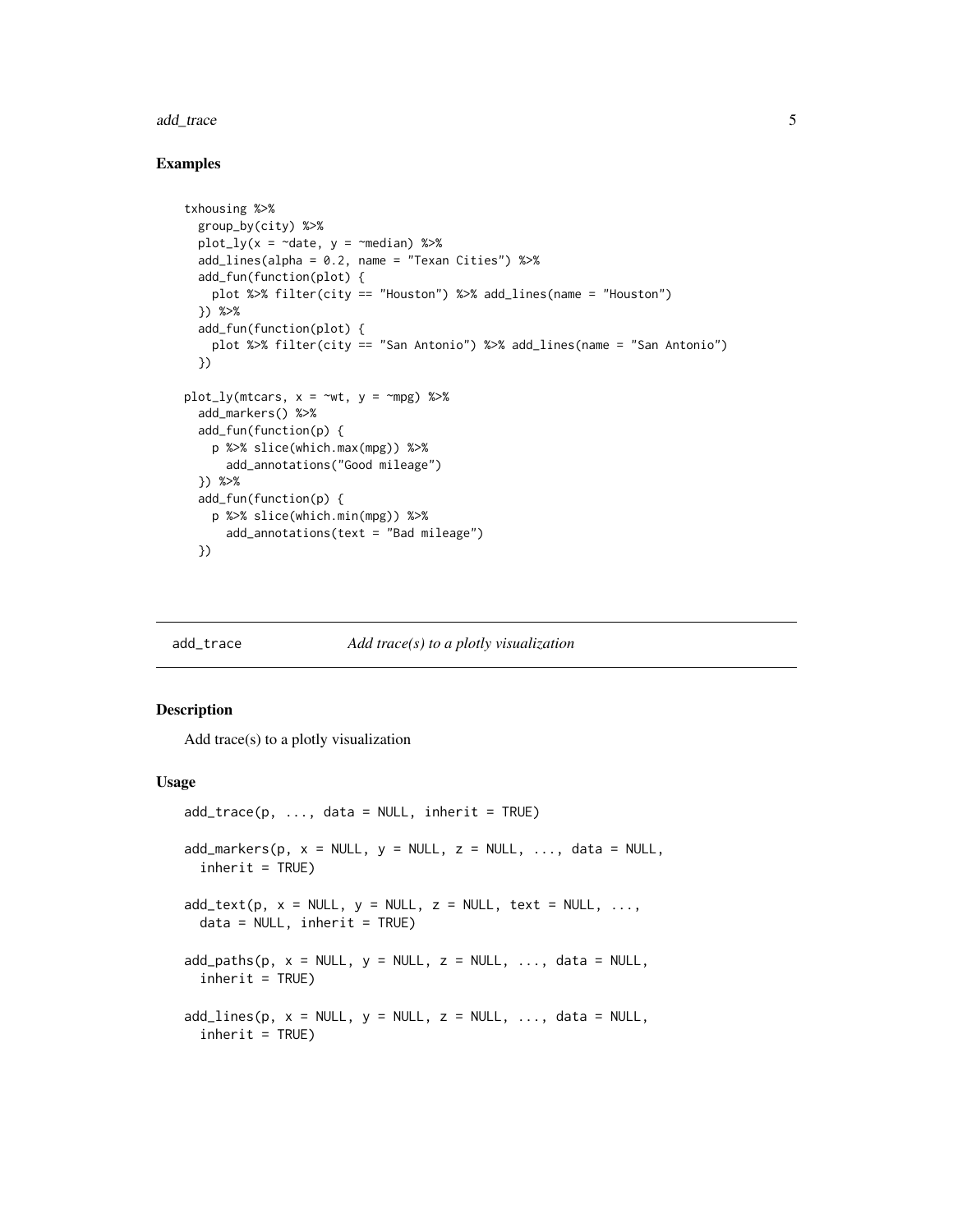```
add\_segments(p, x = NULL, y = NULL, xend = NULL, yend = NULL, ...data = NULL, inherit = TRUE)
add\_polygons(p, x = NULL, y = NULL, ..., data = NULL, inherit = TRUE)add\_ribbons(p, x = NULL, ymin = NULL, ymax = NULL, ..., data = NULL,inherit = TRUE)
add\_area(p, r = NULL, t = NULL, ..., data = NULL, inherit = TRUE)add\_pie(p, values = NULL, labels = NULL, ..., data = NULL,inherit = TRUE)
add\_bars(p, x = NULL, y = NULL, ..., data = NULL, inherit = TRUE)add\_histogram(p, x = NULL, y = NULL, ..., data = NULL, inherit = TRUE)add\_histogram2d(p, x = NULL, y = NULL, z = NULL, ..., data = NULL,inherit = TRUE)
add_histogram2dcontour(p, x = NULL, y = NULL, z = NULL, ...,
 data = NULL, inherit = TRUE)
add\_heatmap(p, x = NULL, y = NULL, z = NULL, ..., data = NULL,inherit = TRUE)
add\_contour(p, z = NULL, ..., data = NULL, inherit = TRUE)add\_boxplot(p, x = NULL, y = NULL, ..., data = NULL, inherit = TRUE)add\_surface(p, z = NULL, ..., data = NULL, inherit = TRUE)add\_mesh(p, x = NULL, y = NULL, z = NULL, ..., data = NULL,inherit = TRUE)
add_scattergeo(p, ...)
add\_choropleth(p, z = NULL, ..., data = NULL, inherit = TRUE)
```

| p        | a plotly object                                                                                                               |
|----------|-------------------------------------------------------------------------------------------------------------------------------|
| $\ddots$ | These arguments are documented at https://plot.ly/r/reference/ Note<br>that acceptable arguments depend on the value of type. |
| data     | A data frame (optional).                                                                                                      |
| inherit  | inherit attributes from $plot_l\gamma()$ ?                                                                                    |
| x        | the x variable.                                                                                                               |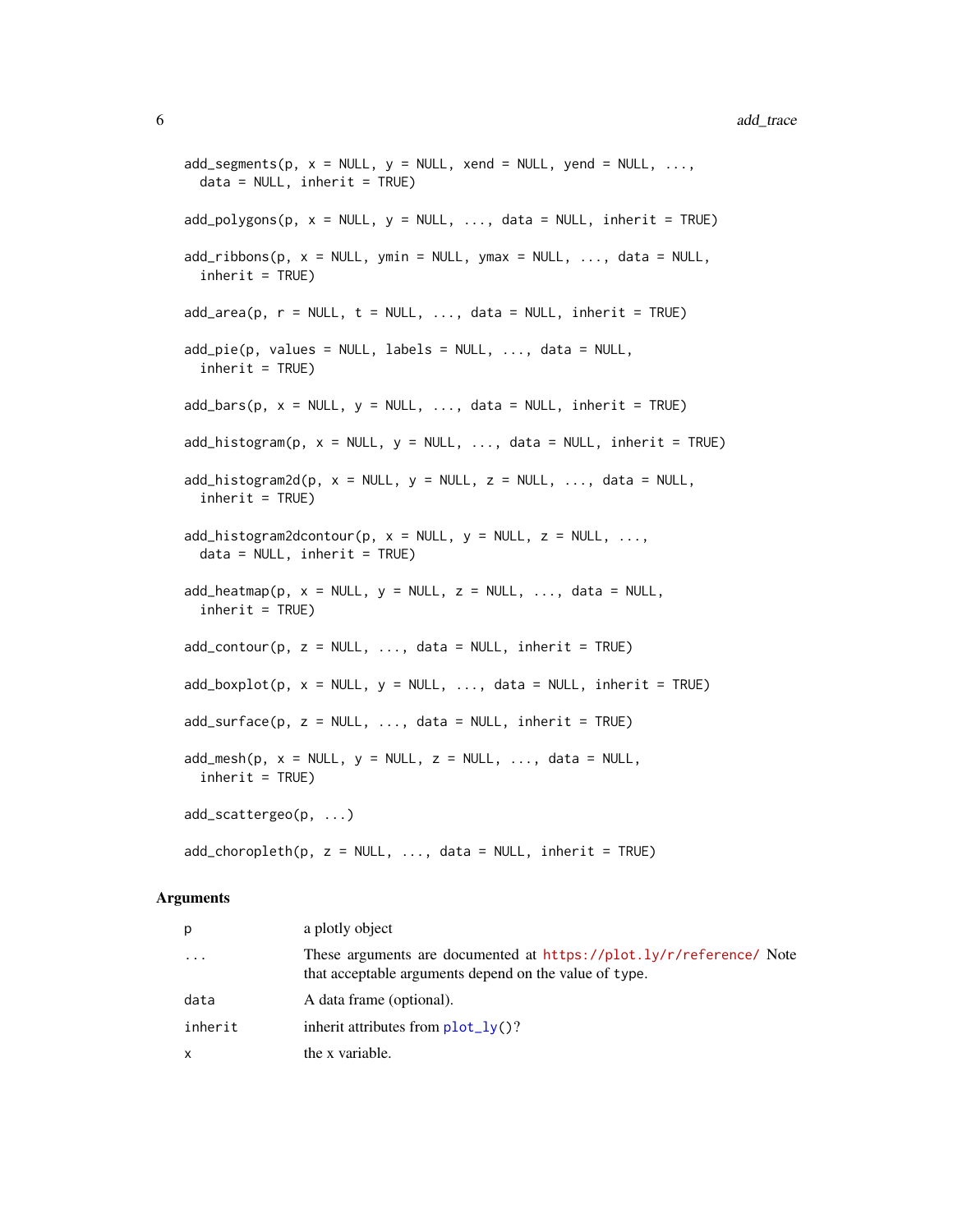<span id="page-6-0"></span>

| У      | the y variable.                                            |
|--------|------------------------------------------------------------|
| z      | a numeric matrix                                           |
| text   | textual labels.                                            |
| xend   | "final" x position (in this context, x represents "start") |
| yend   | "final" y position (in this context, y represents "start") |
| ymin   | a variable used to define the lower boundary of a polygon. |
| ymax   | a variable used to define the upper boundary of a polygon. |
| r      | For polar chart only. Sets the radial coordinates.         |
| t      | For polar chart only. Sets the radial coordinates.         |
| values | the value to associated with each slice of the pie.        |
| labels | the labels (categories) corresponding to values.           |
|        |                                                            |

#### Author(s)

Carson Sievert

# References

<https://plot.ly/r/reference/>

#### See Also

[plot\\_ly\(](#page-27-1))

### Examples

```
p \leftarrow plot_{ly}(\text{economics}, x = \text{`date}, y = \text{`uempmed})p
p %>% add_markers()
p %>% add_lines()
p %>% add_text(text = ".")
# attributes declared in plot_ly() carry over to downstream traces,
# but can be overwritten
plot_ly(economics, x = \text{`date}, y = \text{`uempmed}, color = I("red")) %>%
  add_lines() %>%
  add_markers(color = ~pop) %>%
  layout(showlegend = FALSE)
txhousing %>%
  group_by(city) %>%
  plot_ly(x = \negdate, y = \negmedian) %>%
  add_lines(fill = "black")
ggplot2::map_data("world", "canada") %>%
  group_by(group) %>%
  plot_ly(x = \simlong, y = \simlat) %>%
```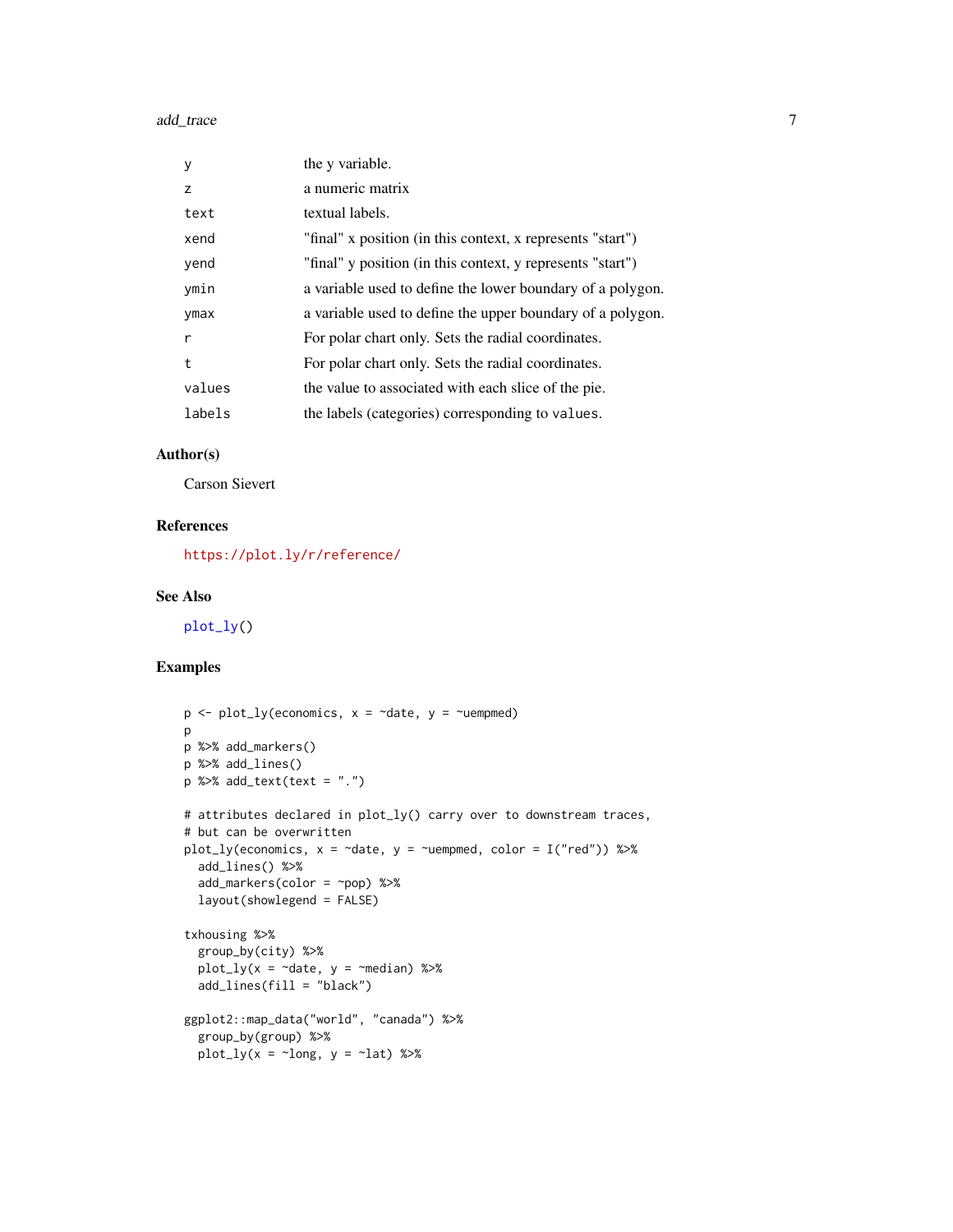#### <span id="page-7-0"></span>8 associated as a set of the set of the set of the set of the set of the set of the set of the set of the set of the set of the set of the set of the set of the set of the set of the set of the set of the set of the set of

```
add_polygons(hoverinfo = "none") %>%
  add_markers(text = \gammapaste(name, "<br />>', pop), hoverinfo = "text",
    data = maps::canada.cities) %>%
  layout(showlegend = FALSE)
plot_{1}y(economics, x = \text{ }^{\sim}date) %>%
  add\_ribbons(ymin = ~pce - 1e3, ymax = ~pce + 1e3)p \leftarrow plot_{ly(plotly::wind, r = \tau, t = \tau)} %>% add_area(color = ~nms)
layout(p, radialaxis = list(ticksuffix = "%"), orientation = 270)
ds <- data.frame(
  labels = c("A", "B", "C"),values = c(10, 40, 60)
)
plot_ly(ds, labels = ~labels, values = ~values) %>%
  add_pie() %>%
  layout(title = "Basic Pie Chart using Plotly")
library(dplyr)
mtcars %>%
  count(vs) %>%
  plot_{1}y(x = \gamma vs, y = \gamma n) %>%
  add_bars()
plot_{ly}(x = \text{Trnorm}(100)) %>% add_histogram()
plot_ly(x = ~LETTERS, y = ~LETTERS) %>% add_histogram2d()
z <- as.matrix(table(LETTERS, LETTERS))
plot_ly(x = \simLETTERS, y = \simLETTERS, z = \simz) %>% add_histogram2d()
plot_ly(MASS::geyser, x = ~waiting, y = ~duration) %>%
add_histogram2dcontour()
plot_ly(z = ~volcano) %>% add_heatmap()
plot_{ly}(z = \simvolcano) %>% add_contour()
plot_{ly}(mtcars, x = ~factor(vs), y = ~mpg) %>% add_boxplot()
plot_{ly}(z = \simvolcano) %>% add_surface()
plot_{1}y(x = c(0, 0, 1), y = c(0, 1, 0), z = c(0, 0, 0)) %>% add_mesh()
```
as.widget *Convert a plotly object to an htmlwidget object*

#### Description

This function was deprecated in 4.0.0, as plotly objects are now htmlwidget objects, so there is no need to convert them.

#### Usage

 $as.widget(x, ...)$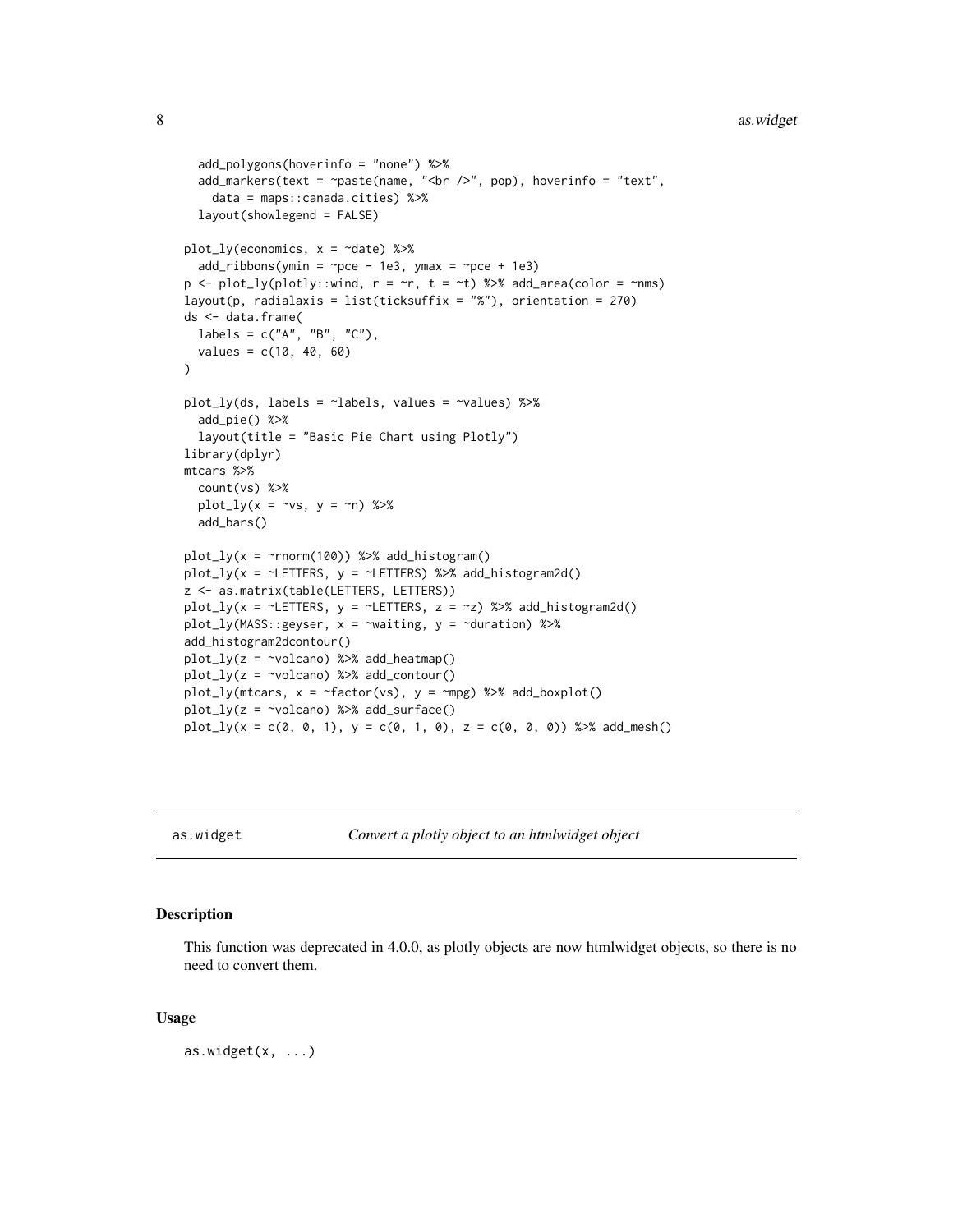# <span id="page-8-0"></span>as\_widget 9

# Arguments

|          | a plotly object.                                    |
|----------|-----------------------------------------------------|
| $\cdots$ | other options passed onto htmlwidgets::createWidget |

| as_widget | Convert a list to a plotly htmlwidget object |
|-----------|----------------------------------------------|
|-----------|----------------------------------------------|

# Description

Convert a list to a plotly htmlwidget object

#### Usage

as\_widget(x, ...)

#### Arguments

|   | a plotly object.                                    |
|---|-----------------------------------------------------|
| . | other options passed onto htmlwidgets::createWidget |

#### Examples

trace  $\leftarrow$  list( $x = 1$ ,  $y = 1$ ) obj <- list(data = list(trace), layout = list(title = "my plot")) as\_widget(obj)

bbox *Estimate bounding box of a rotated string*

# Description

Estimate bounding box of a rotated string

#### Usage

bbox(txt = "foo", angle =  $0$ , size = 12)

| txt   | a character string of length 1                                                                                                  |
|-------|---------------------------------------------------------------------------------------------------------------------------------|
| angle | sets the angle of the tick labels with respect to the horizontal (e.g., 'tickangle'<br>of -90 draws the tick labels vertically) |
| size  | vertical size of a character                                                                                                    |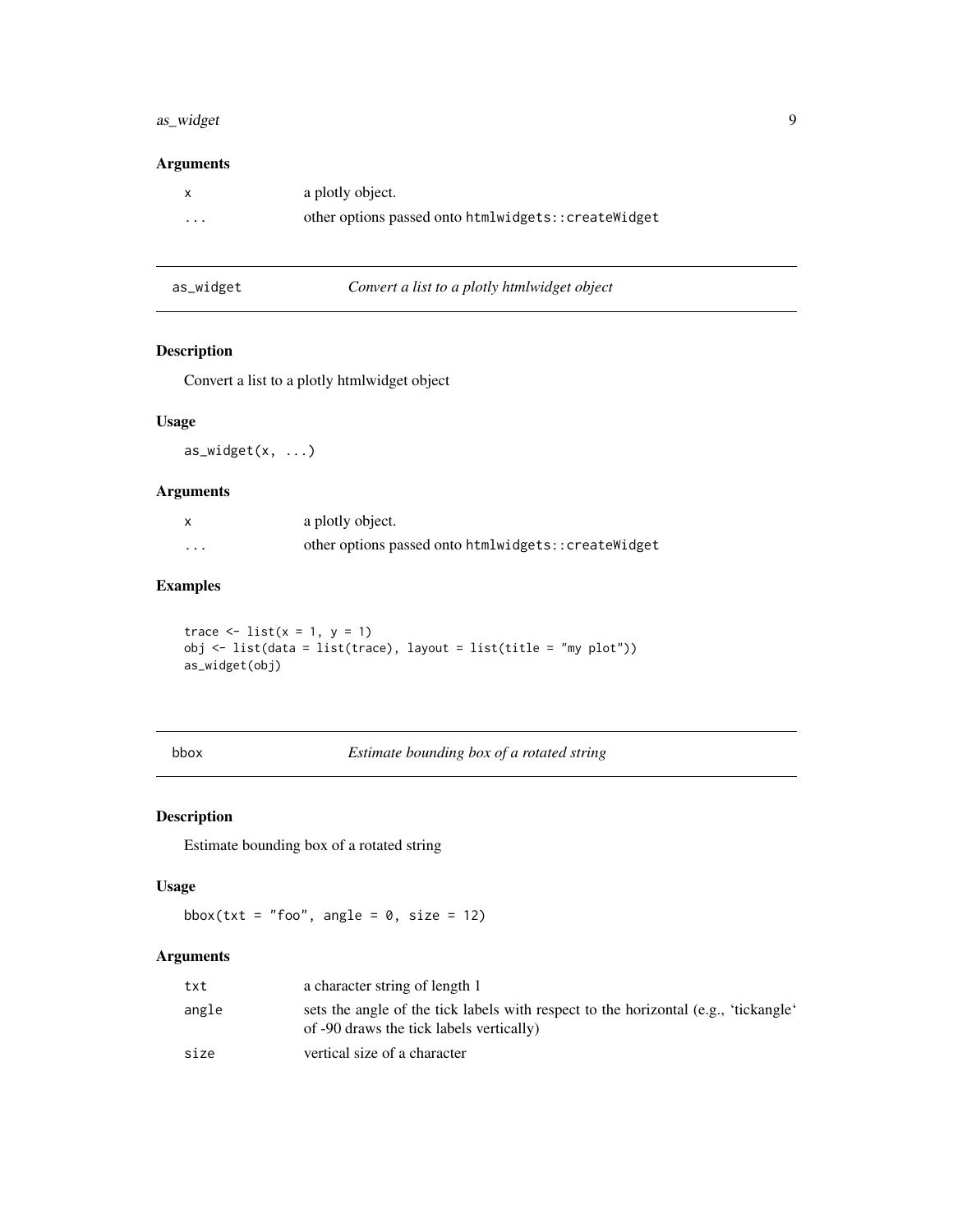10 configuration of the configuration of the configuration of the configuration of the configuration of the configuration of the configuration of the configuration of the configuration of the configuration of the configura

#### References

https://www.dropbox.com/s/nc6968prgw8ne4w/bbox.pdf?dl=0

colorbar *Modify the colorbar* Description Modify the colorbar Usage colorbar(p, ...) Arguments p a plotly object ... arguments are documented here <https://plot.ly/r/reference/#scatter-marker-colorbar>.

# Author(s)

Carson Sievert

#### Examples

plot\_ly(mpg,  $x = -cty$ ,  $y = -hwy$ , color =  $-cy1$ ) %>%  $colorbar(len = 0.5)$ 

config *Set the default configuration for plotly*

# Description

Set the default configuration for plotly

#### Usage

config(p, ...)

| D        | a plotly object                                                          |
|----------|--------------------------------------------------------------------------|
| $\cdots$ | these arguments are documented at $https://github.com/plotly/plotly.is/$ |
|          | blob/master/src/plot_api/plot_config.js                                  |

<span id="page-9-0"></span>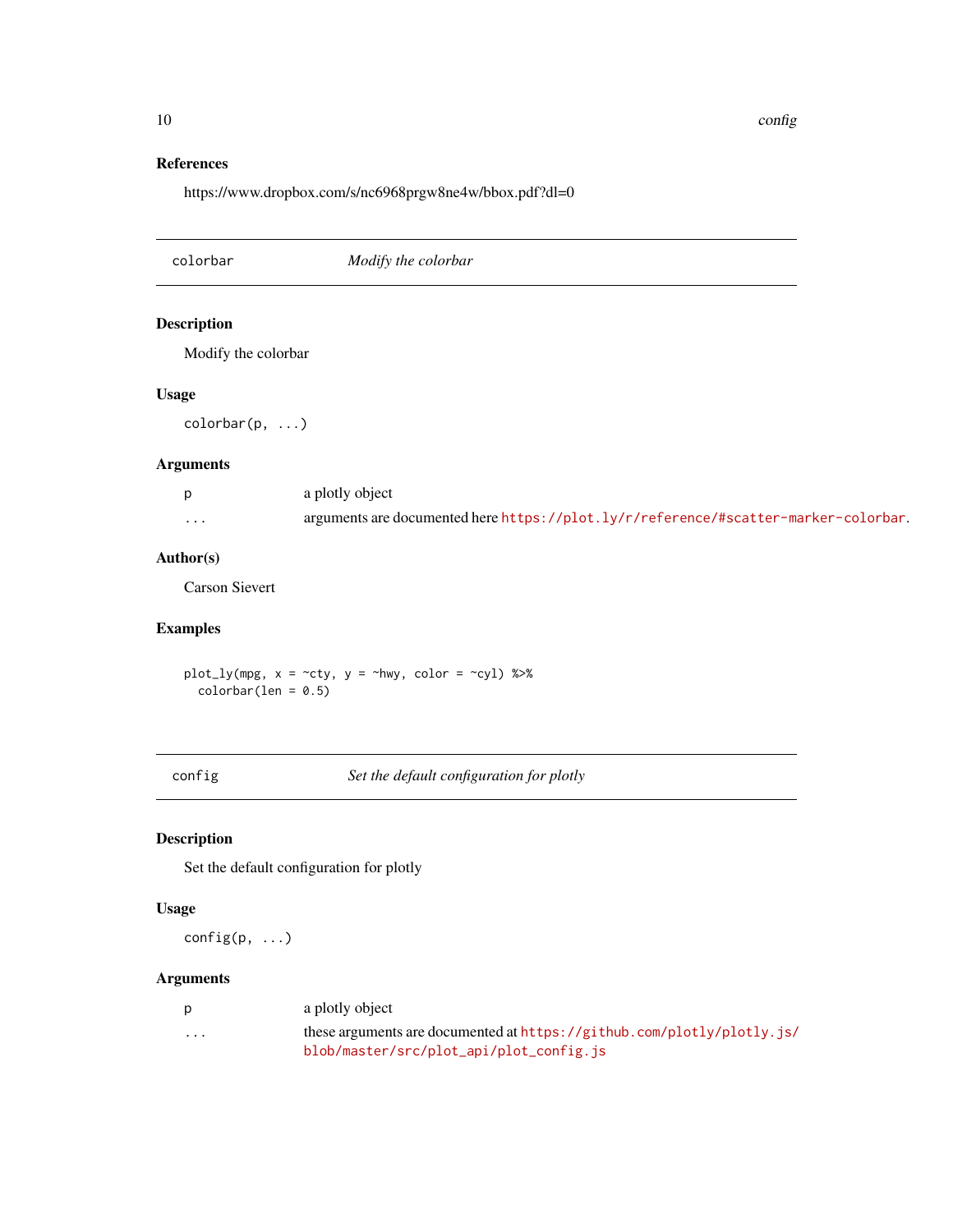#### <span id="page-10-0"></span>embed\_notebook 11

#### Author(s)

Carson Sievert

#### Examples

```
## Not run:
config(plot_ly(), displaylogo = FALSE, modeBarButtonsToRemove = list('sendDataToCloud'))
## End(Not run)
```
embed\_notebook *Embed a plotly figure as an iframe into a Jupyter Notebook*

#### Description

Embed a plotly figure as an iframe into a Jupyter Notebook

#### Usage

```
embed\_notebook(x, width = NULL, height = NULL,file = paste0("plotlyJupyterHTML/", digest::digest(Sys.time()), ".html"))
```
#### Arguments

| x      | a plotly object                                                                                                   |
|--------|-------------------------------------------------------------------------------------------------------------------|
| width  | attribute of the iframe. If NULL, the width in plot_ly is used. If that is also<br>NULL, $100\%$ is the default.  |
| height | attribute of the iframe. If NULL, the height in plot_ly is used. If that is also<br>NULL, '400px' is the default. |
| file   | a filename for saving the standalone HTML (only used if x is a non-figure object)                                 |

<span id="page-10-1"></span>

| event_data | Access plotly user input event data in shiny |
|------------|----------------------------------------------|
|------------|----------------------------------------------|

#### Description

This function must be called within a reactive shiny context.

#### Usage

```
event_data(event = c("plotly_hover", "plotly_click", "plotly_selected",
  "plotly_relayout"), source = "A",
  session = shiny::getDefaultReactiveDomain())
```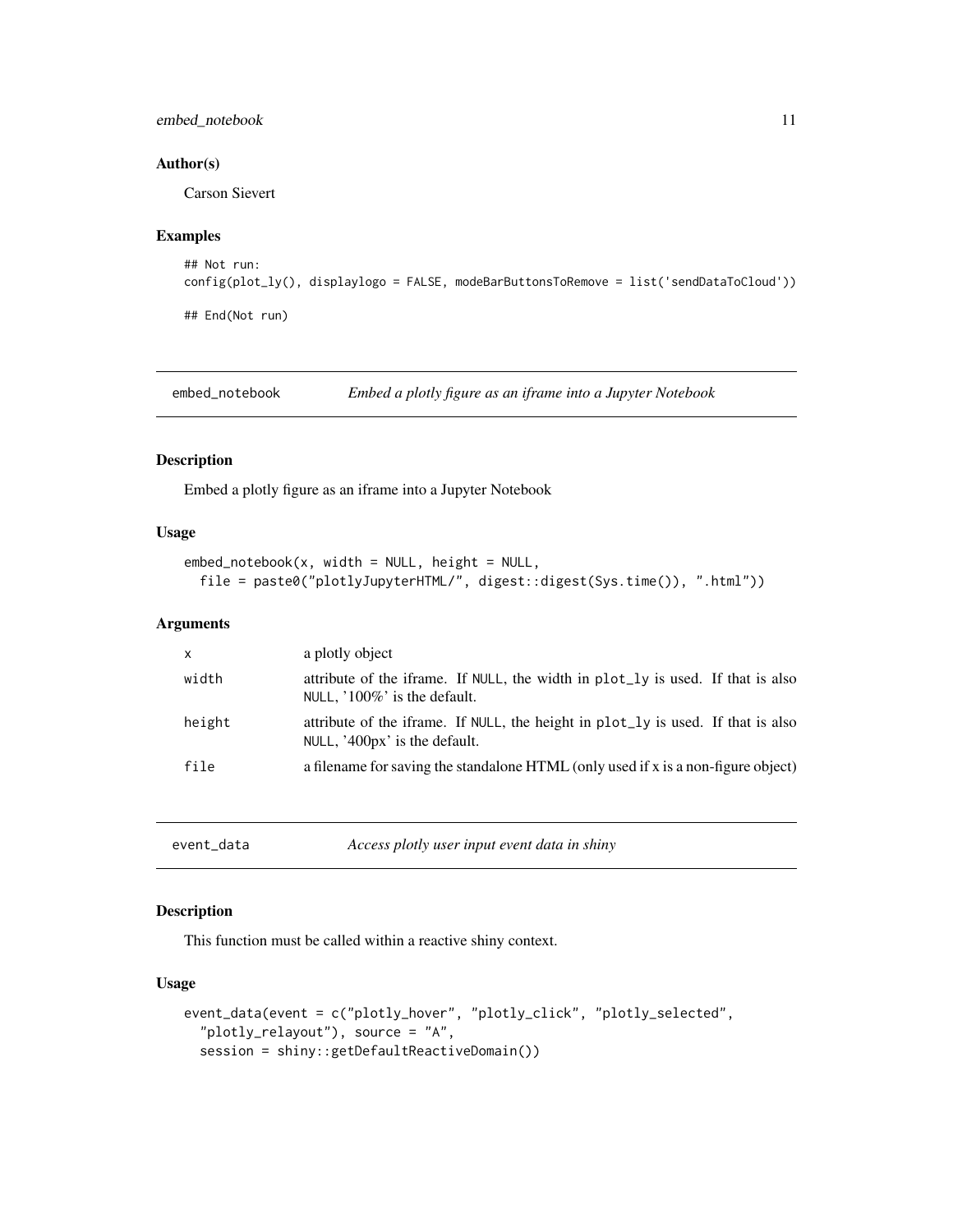# <span id="page-11-0"></span>Arguments

| event   | The type of plotly event. Currently 'plotly_hover', 'plotly_click', 'plotly_selected',<br>and 'plotly_relayout' are supported. |
|---------|--------------------------------------------------------------------------------------------------------------------------------|
| source  | Which plot should the listener be tied to? This (character string) should match<br>the value of source in $plot_l(y)$ .        |
| session | a shiny session object (the default should almost always be used).                                                             |

# Author(s)

Carson Sievert

#### Examples

```
## Not run:
shiny::runApp(system.file("examples", "plotlyEvents", package = "plotly"))
```
## End(Not run)

export *Export a plotly graph to a static file*

# Description

Export a plotly graph to a static file

# Usage

 $export(p, file = "plotly.png", ...)$ 

# Arguments

|         | a plotly or ggplot object.                                                    |
|---------|-------------------------------------------------------------------------------|
| file    | a filename. See the file argument of webshot: : webshot for valid extensions. |
| $\cdot$ | arguments passed onto webshot:: webshot                                       |

# Examples

```
## Not run:
export(plot_lycconomics, x = ~'date, y = ~'pce))## End(Not run)
```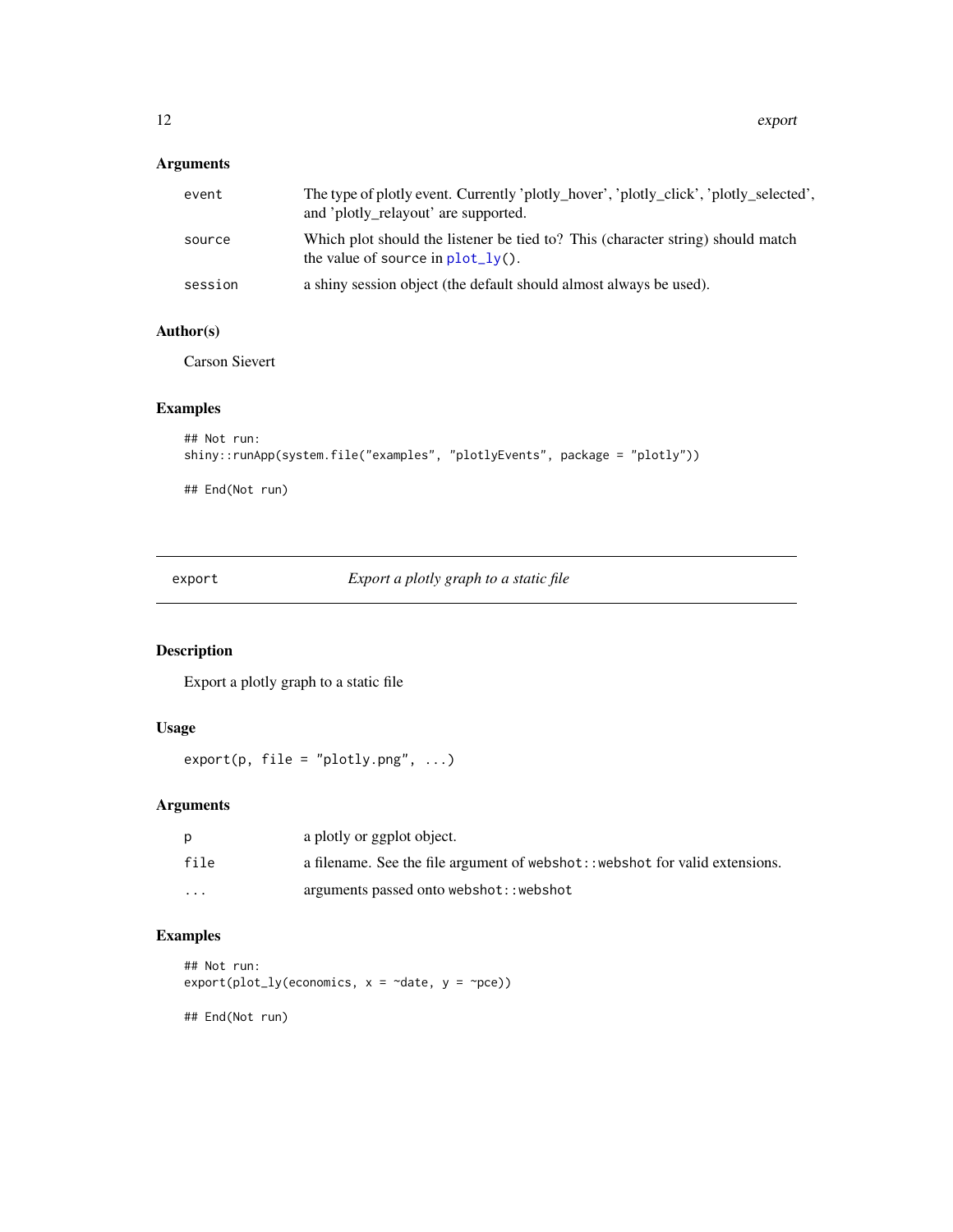<span id="page-12-0"></span>This function makes it possible to convert ggplot2 geoms that are not included with ggplot2 itself. Users shouldn't need to use this function. It exists purely to allow other package authors to write their own conversion method(s).

#### Usage

```
geom2trace(data, params, p)
```
#### Arguments

| data   | the data returned by $plotly$ :: to_basic.                            |
|--------|-----------------------------------------------------------------------|
| params | parameters for the geom, statistic, and 'constant' aesthetics         |
| D      | a ggplot2 object (the conversion may depend on scales, for instance). |

<span id="page-12-1"></span>

| get_figure | Request a figure object |  |
|------------|-------------------------|--|
|------------|-------------------------|--|

# Description

Figure objects work in the same way as plotly objects, but when printed, they overwrite the already existing plotly object (instead of creating a new plotly).

#### Usage

get\_figure(username, id)

#### Arguments

| username | corresponding username for the figure. |
|----------|----------------------------------------|
| id       | of the Plotly figure.                  |

# References

https://plot.ly/rest/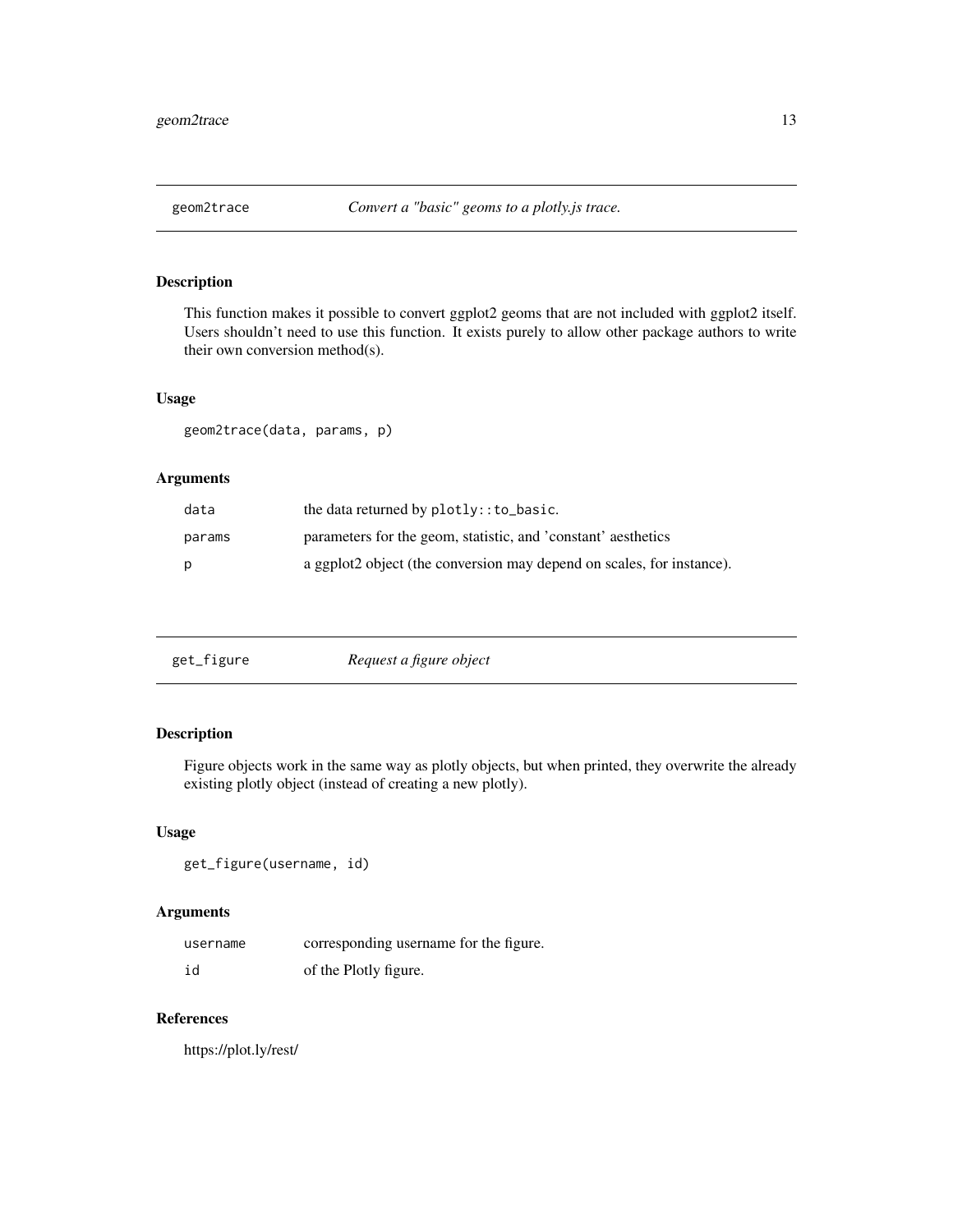# <span id="page-13-0"></span>Examples

```
## Not run:
# Anyone can obtain the information for a particular plot
fig <- get_figure("cpsievert", "559")
# If you have proper credentials, you can easily modify
layout(fig, title = paste("Modified on ", Sys.time()))
```
## End(Not run)

gg2list *Convert a ggplot to a list.*

### Description

Convert a ggplot to a list.

#### Usage

```
gg2list(p, width = NULL, height = NULL, tooltip = "all", layerData = 1,originalData = TRUE, source = 'A'', ...)
```
# Arguments

| p            | ggplot2 plot.                                                                                                                                                                               |
|--------------|---------------------------------------------------------------------------------------------------------------------------------------------------------------------------------------------|
| width        | Width of the plot in pixels (optional, defaults to automatic sizing).                                                                                                                       |
| height       | Height of the plot in pixels (optional, defaults to automatic sizing).                                                                                                                      |
| tooltip      | a character vector specifying which aesthetic tooltips to show in the tooltip.<br>The default, "all", means show all the aesthetic tooltips (including the unofficial<br>"text" aesthetic). |
| layerData    | data from which layer should be returned?                                                                                                                                                   |
| originalData | should the "original" or "scaled" data be returned?                                                                                                                                         |
| source       | Only relevant for event data.                                                                                                                                                               |
| .            | currently not used                                                                                                                                                                          |

# Value

a 'built' plotly object (list with names "data" and "layout").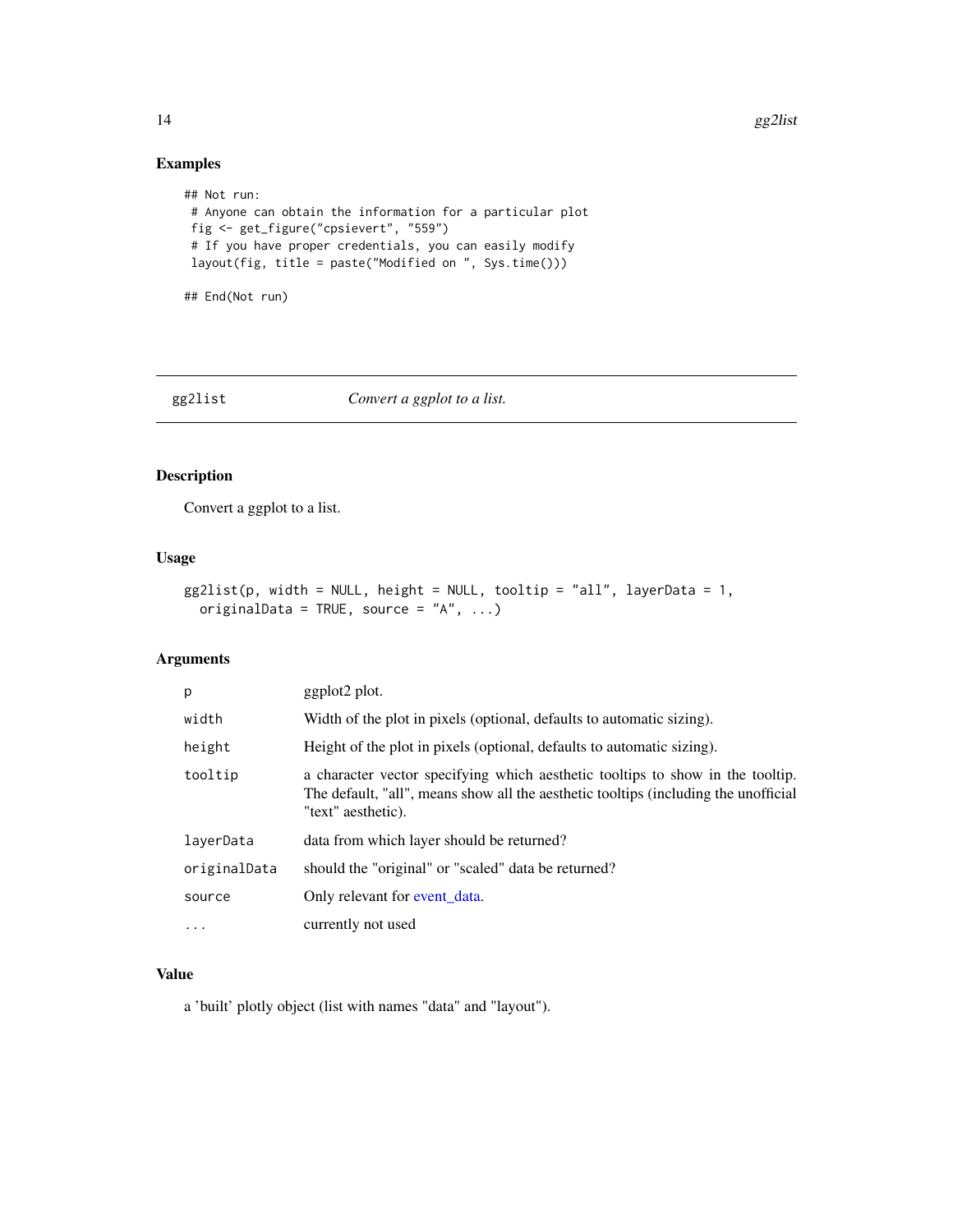<span id="page-14-1"></span><span id="page-14-0"></span>

See up-to-date documentation and examples at <https://plot.ly/ggplot2>

# Usage

```
ggplotly(p = ggplot2::last_plot(), width = NULL, height = NULL,
  tooltip = "all", layerData = 1, originalData = TRUE, source = "A",
  ...)
```
#### Arguments

| p            | a ggplot object.                                                                                                                                                                                                                                                                                                                                                            |
|--------------|-----------------------------------------------------------------------------------------------------------------------------------------------------------------------------------------------------------------------------------------------------------------------------------------------------------------------------------------------------------------------------|
| width        | Width of the plot in pixels (optional, defaults to automatic sizing).                                                                                                                                                                                                                                                                                                       |
| height       | Height of the plot in pixels (optional, defaults to automatic sizing).                                                                                                                                                                                                                                                                                                      |
| tooltip      | a character vector specifying which aesthetic mappings to show in the tooltip.<br>The default, "all", means show all the aesthetic mappings (including the unoffi-<br>cial "text" aesthetic). The order of variables here will also control the order they<br>appear. For example, use tooltip = $c("y", "x", "colour")$ if you want y<br>first, x second, and colour last. |
| laverData    | data from which layer should be returned?                                                                                                                                                                                                                                                                                                                                   |
| originalData | should the "original" or "scaled" data be returned?                                                                                                                                                                                                                                                                                                                         |
| source       | Only relevant for event_data.                                                                                                                                                                                                                                                                                                                                               |
| $\cdots$     | arguments passed onto methods.                                                                                                                                                                                                                                                                                                                                              |

#### Value

a plotly object

# Author(s)

Carson Sievert

#### See Also

[signup\(](#page-31-1)), [plot\\_ly\(](#page-27-1))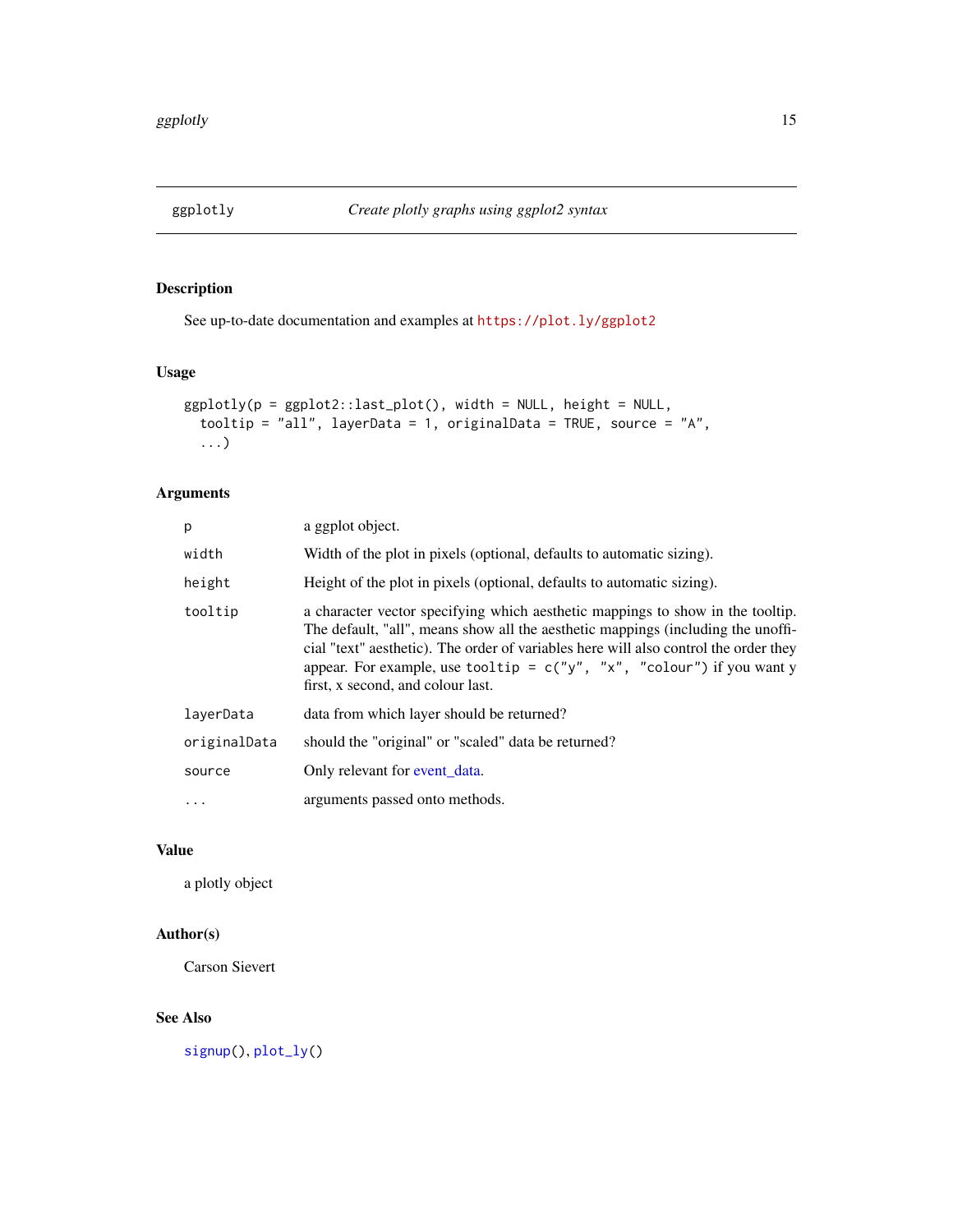# Examples

```
## Not run:
# simple example
ggiris <- qplot(Petal.Width, Sepal.Length, data = iris, color = Species)
ggplotly(ggiris)
data(canada.cities, package = "maps")
viz <- ggplot(canada.cities, aes(long, lat)) +
 borders(regions = "canada") +
  coord_equal() +
  geom\_point(aes(text = name, size = pop), colour = "red", alpha = 1/2)ggplotly(viz, tooltip = c("text", "size"))
## End(Not run)
```
<span id="page-15-1"></span>hide\_colorbar *Hide color bar(s)*

#### Description

Hide color bar(s)

#### Usage

hide\_colorbar(p)

#### Arguments

p a plotly object.

#### See Also

[hide\\_legend\(](#page-16-1))

#### Examples

```
plot_ly(economics, x = ~date, y = ~unemploy / pop, color = ~pop) %>%
  add_markers() %>%
  hide_colorbar()
```
<span id="page-15-0"></span>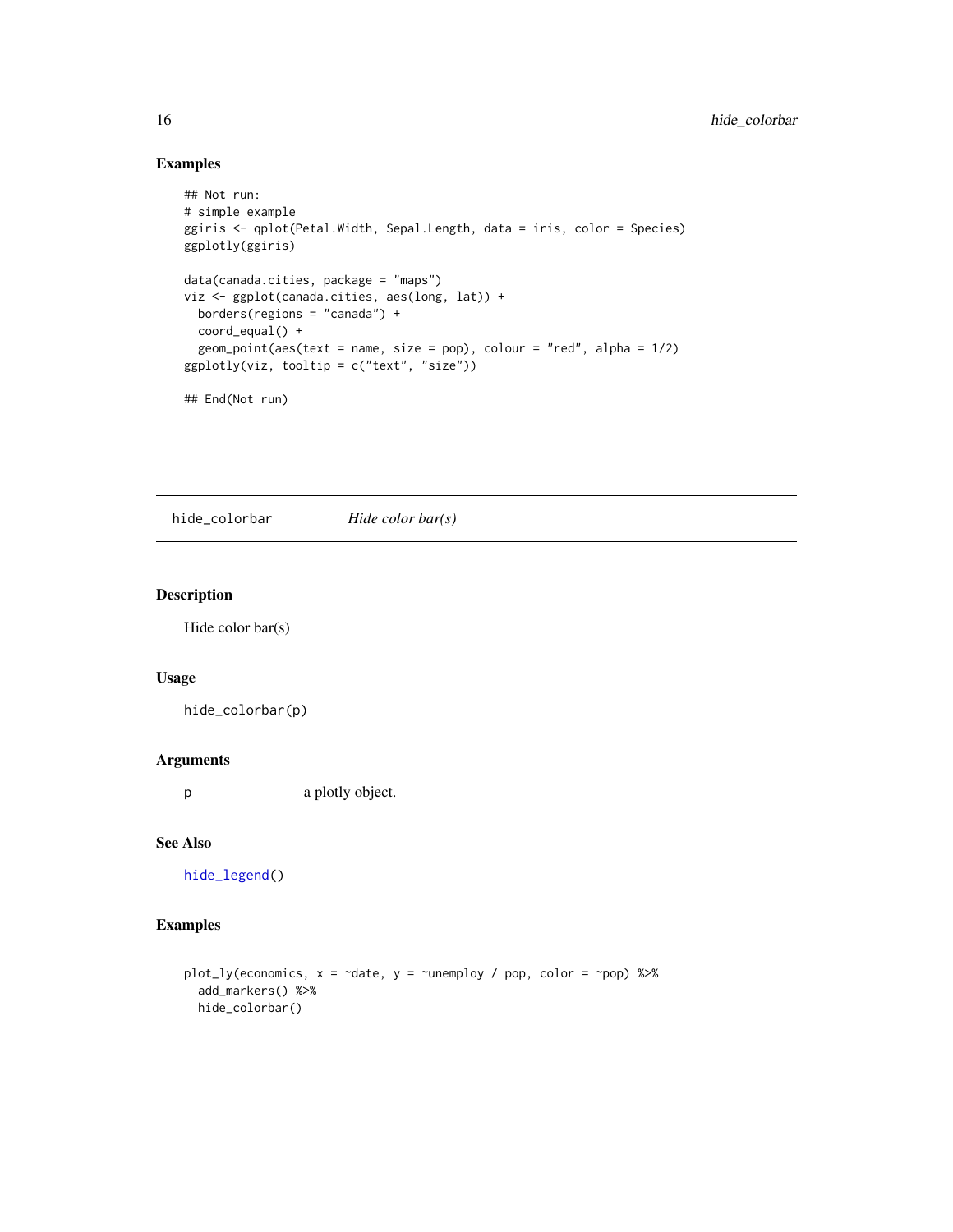<span id="page-16-0"></span>

Hide guides (legends and colorbars)

#### Usage

hide\_guides(p)

#### Arguments

p a plotly object.

#### See Also

[hide\\_legend\(](#page-16-1)), [hide\\_colorbar\(](#page-15-1))

<span id="page-16-1"></span>

| hide_legend | Hide legend |  |  |
|-------------|-------------|--|--|
|-------------|-------------|--|--|

# Description

Hide legend

# Usage

hide\_legend(p)

#### Arguments

p a plotly object.

#### See Also

[hide\\_legend\(](#page-16-1))

#### Examples

```
plot_ly(economics, x = \text{rate}, y = \text{vunempty} / pop, color = ~pop) %>%
  add_markers() %>%
  hide_colorbar()
```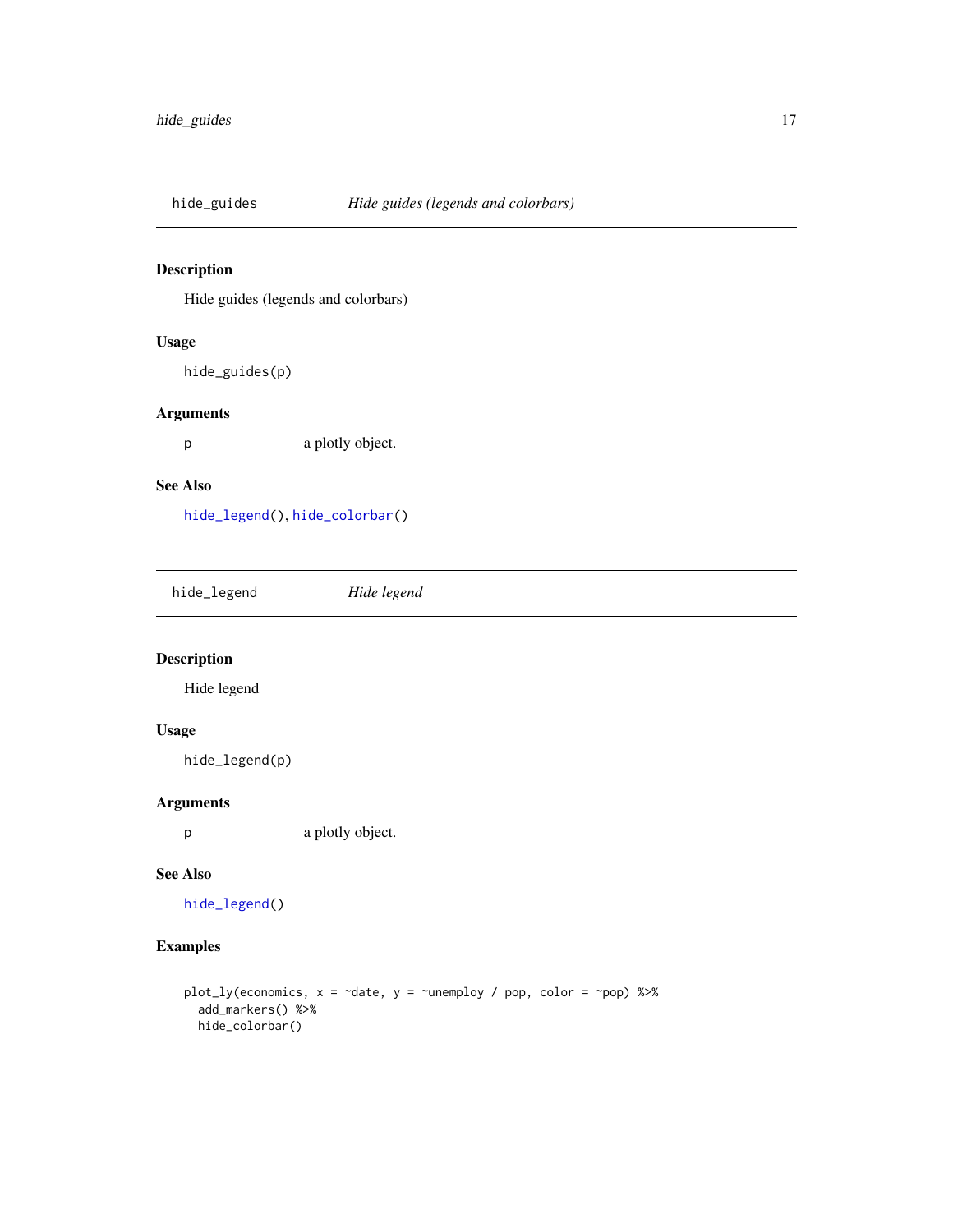<span id="page-17-0"></span>hobbs *Hobbs data*

# Description

Description TBD.

#### Usage

hobbs

# Format

A data frame with three variables: r, t, nms.

knit\_print.plotly\_figure

*Embed a plotly figure as an iframe in a knitr doc*

# Description

Embed a plotly figure as an iframe in a knitr doc

#### Usage

```
knit_print.plotly_figure(x, options, ...)
```
# Arguments

| $\times$ | a plotly figure object |
|----------|------------------------|
| options  | knitr options.         |
|          | placeholder.           |

# References

https://github.com/yihui/knitr/blob/master/vignettes/knit\_print.Rmd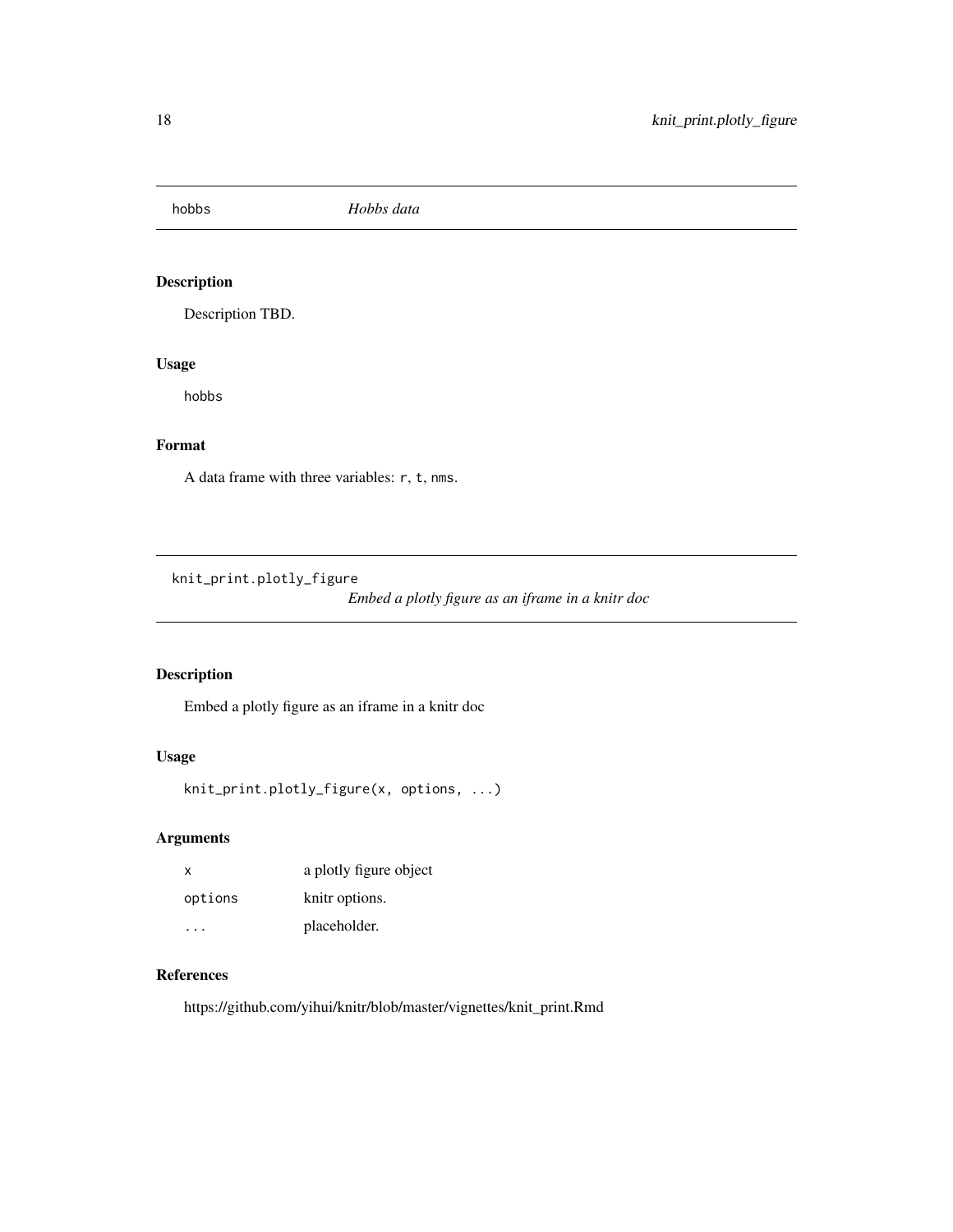<span id="page-18-1"></span><span id="page-18-0"></span>

Retrieve the last plot to be modified or created.

#### Usage

last\_plot()

#### See Also

[last\\_plot](#page-18-1)

<span id="page-18-2"></span>layout *Modify the layout of a plotly visualization*

# Description

Modify the layout of a plotly visualization

# Usage

 $l$ ayout(p, ..., data = NULL)

# Arguments

| p                       | A plotly object.                                                                                                                                  |
|-------------------------|---------------------------------------------------------------------------------------------------------------------------------------------------|
| $\cdot$ $\cdot$ $\cdot$ | Arguments to the layout object. For documentation, see https://plot.ly/r/<br>reference/#Layout_and_layout_style_objects                           |
| data                    | A data frame to associate with this layout (optional). If not provided, arguments<br>are evaluated using the data frame in $plot_l\mathbf{v}()$ . |

# Author(s)

Carson Sievert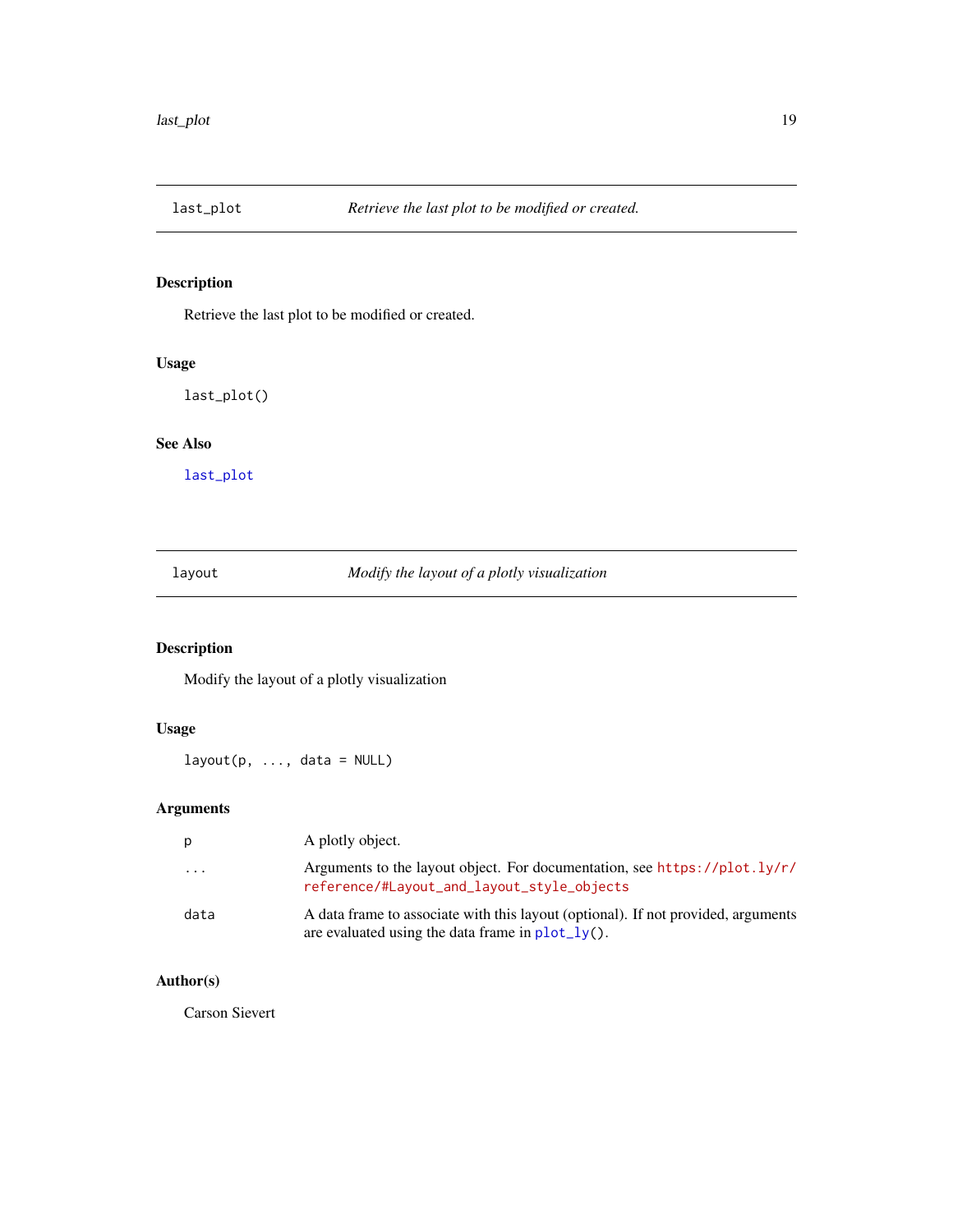<span id="page-19-0"></span>

Description TBD.

# Usage

mic

# Format

A data frame with three variables: r, t, nms.

offline *Plotly Offline*

# Description

Deprecated in version 2.0 (offline plots are now the default)

# Usage

offline(p, height, width, out\_dir, open\_browser)

# Arguments

| р            | a plotly object                                                                                                            |
|--------------|----------------------------------------------------------------------------------------------------------------------------|
| height       | A valid CSS unit. (like "100%", "600px", "auto") or a number, which will be<br>coerced to a string and have "px" appended. |
| width        | A valid CSS unit. (like "100%", "600px", "auto") or a number, which will be<br>coerced to a string and have "px" appended. |
| out_dir      | a directory to place the visualization. If NULL, a temporary directory is used<br>when the offline object is printed.      |
| open_browser | open the visualization after creating it?                                                                                  |

# Value

a plotly object of class "offline"

# Author(s)

Carson Sievert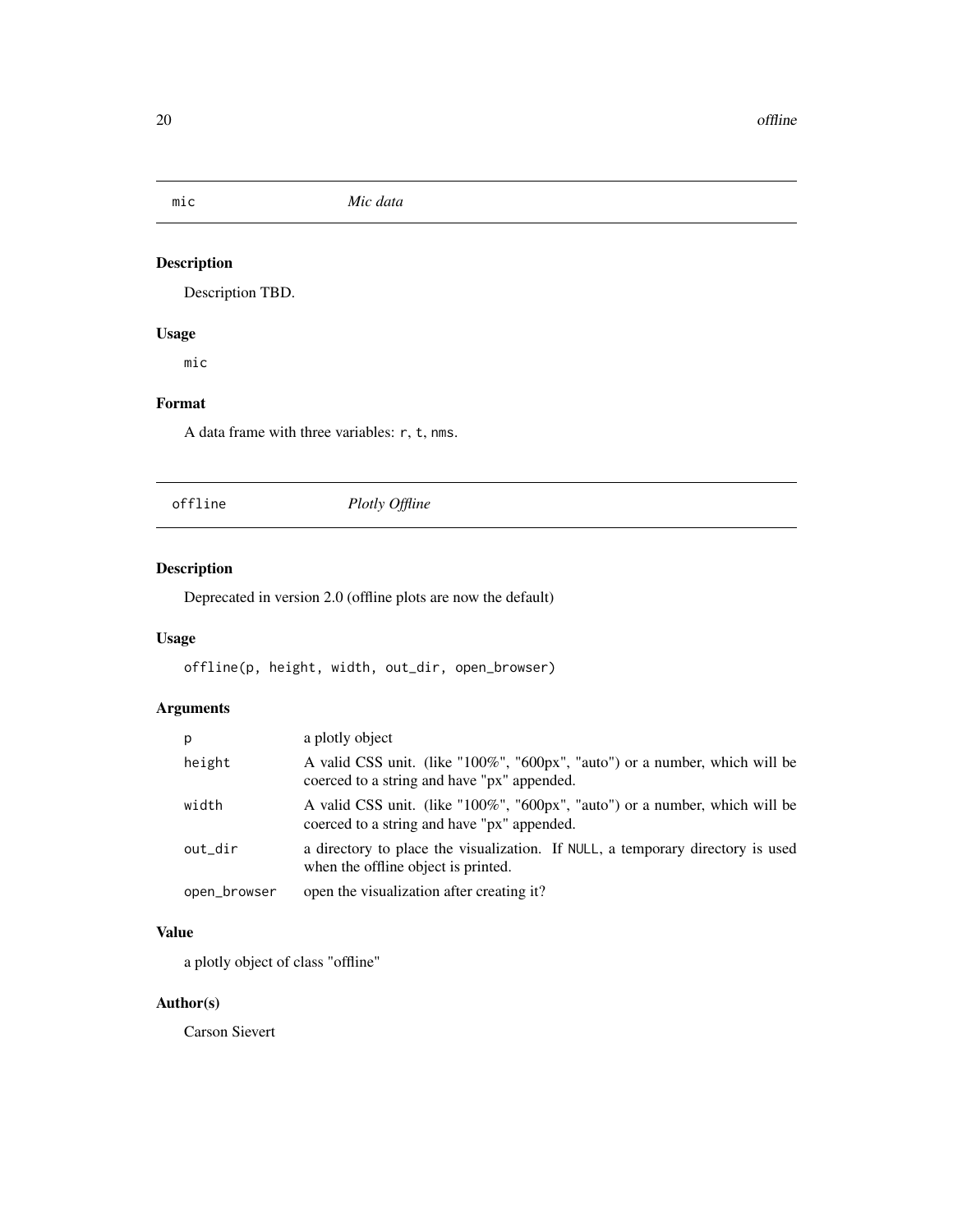<span id="page-20-0"></span>

Deprecated: see [signup](#page-31-1) for credentials/configuration storage details. See [ggplotly](#page-14-1) for the new ggplot2 interface.

#### Usage

```
plotly(username, key)
```
# Arguments

| username | plotly username |
|----------|-----------------|
| key      | plotly API key  |

plotly-shiny *Shiny bindings for plotly*

#### Description

Output and render functions for using plotly within Shiny applications and interactive Rmd documents.

# Usage

```
plotlyOutput(outputId, width = "100%", height = "400px")
```

```
renderPlotly(expr, env = parent.frame(), quoted = FALSE)
```

| outputId      | output variable to read from                                                                                                      |
|---------------|-----------------------------------------------------------------------------------------------------------------------------------|
| width, height | Must be a valid CSS unit (like "100%", "400px", "auto") or a number, which<br>will be coerced to a string and have "px" appended. |
| expr          | An expression that generates a plotly                                                                                             |
| env           | The environment in which to evaluate expr.                                                                                        |
| quoted        | Is expr a quoted expression (with $\text{quote}()$ ? This is useful if you want to save<br>an expression in a variable.           |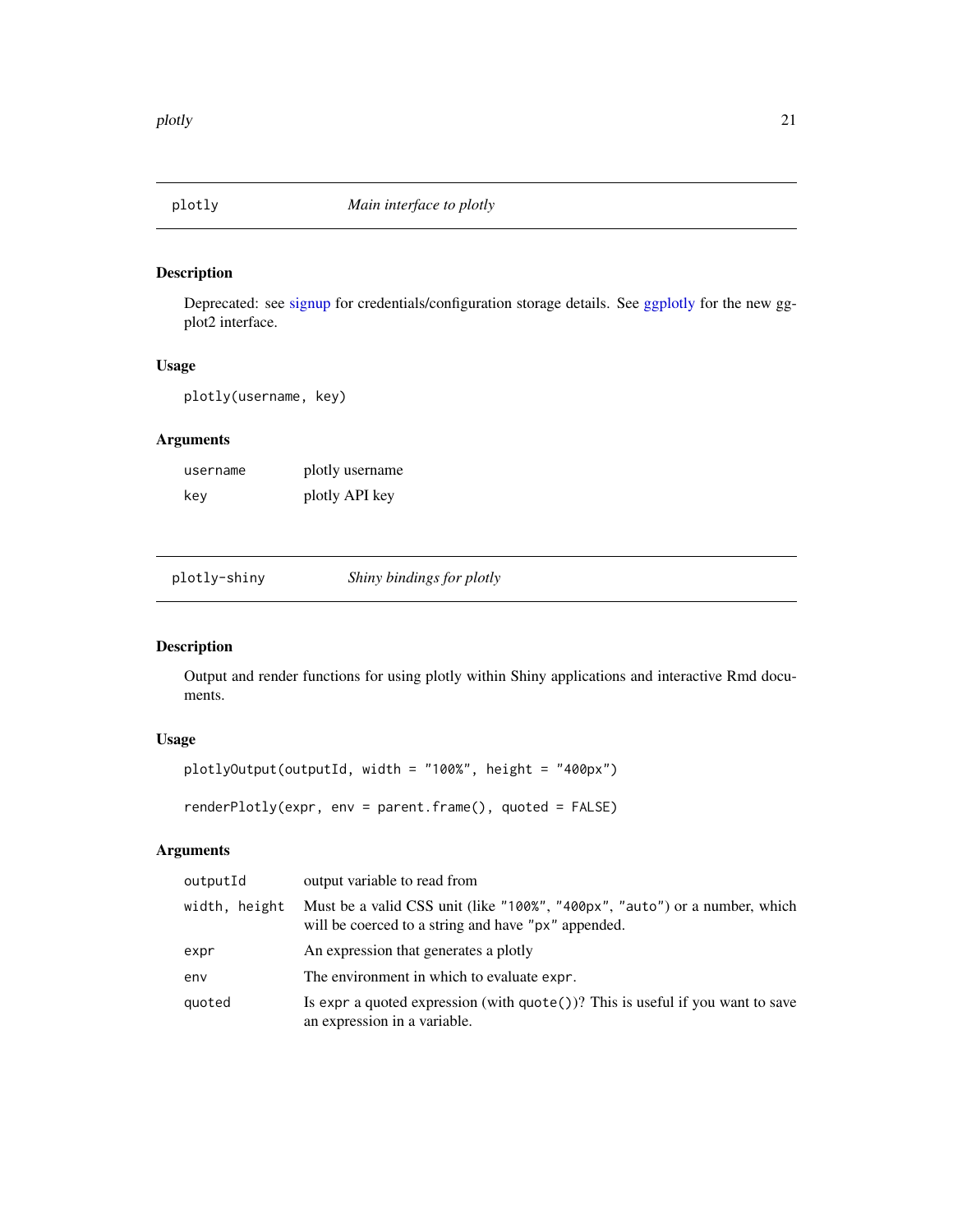This generic function creates the list object sent to plotly.js for rendering. Using this function can be useful for overriding defaults provided by ggplotly/plot\_ly or for debugging rendering errors.

#### Usage

plotly\_build(p)

#### Arguments

p a ggplot object, or a plotly object, or a list.

#### Examples

```
p \leq plot_{1y}(\text{economics}, x = \text{`date}, y = \text{`pce})# the unevaluated plotly object
str(p)
# the evaluated data
str(plotly_build(p)$x$data)
```
#### plotly\_data *Obtain data associated with a plotly graph*

#### Description

plotly\_data() returns data associated with a plotly visualization (if there are multiple data frames, by default, it returns the most recent one).

#### Usage

```
plotly_data(p, id = p$x$cur_data)
## S3 method for class 'plotly'
groups(x)
## S3 method for class 'plotly'
ungroup(x, \ldots)## S3 method for class 'plotly'
group_by_{-}(.data, ..., .dots, add = FALSE)
```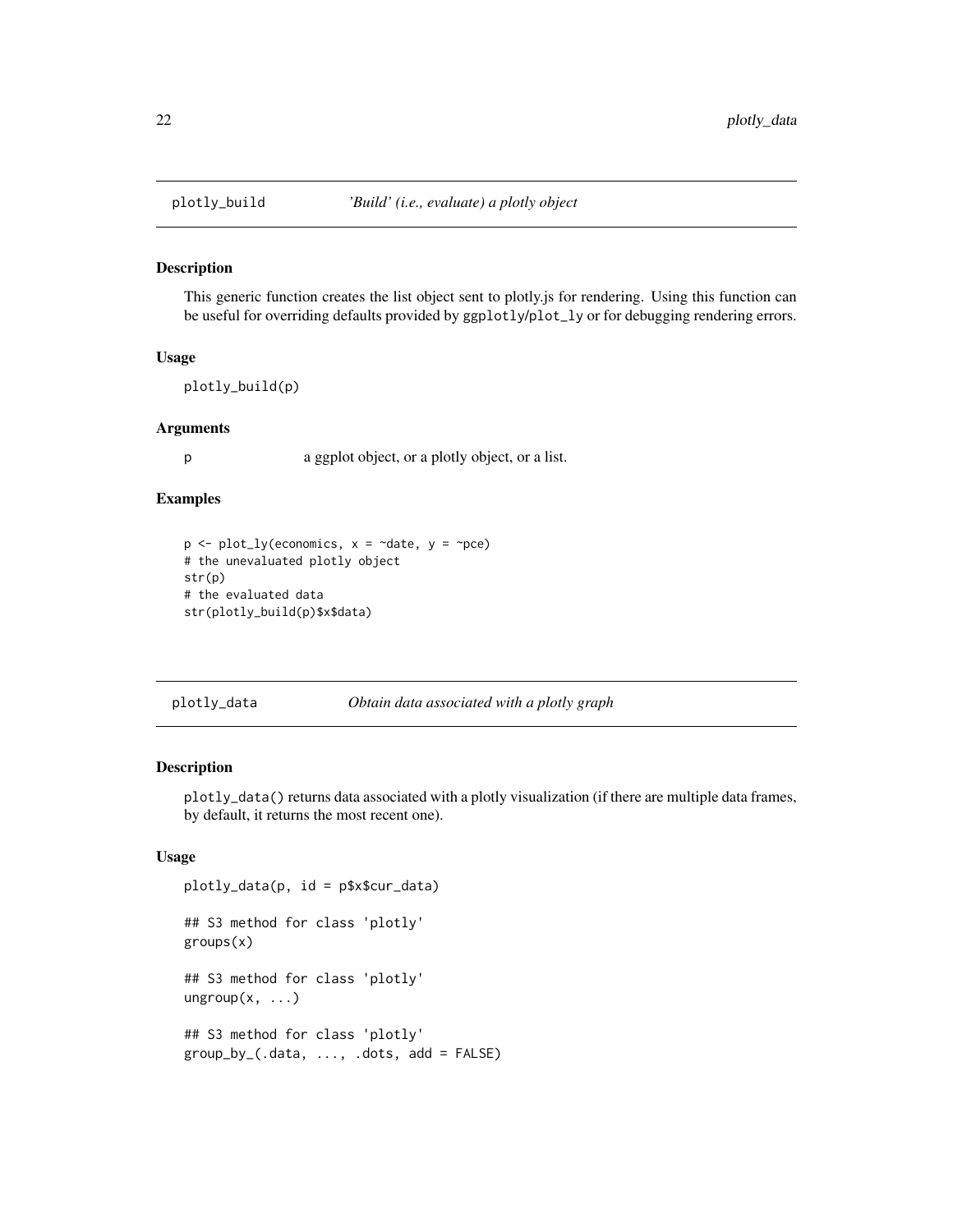```
## S3 method for class 'plotly'
summarise_(.data, ..., .dots)
## S3 method for class 'plotly'
mutate_(.data, ..., .dots)
## S3 method for class 'plotly'
arrange_(.data, ..., .dots)
## S3 method for class 'plotly'
select_(.data, ..., .dots)
## S3 method for class 'plotly'
filter_(.data, ..., .dots)
## S3 method for class 'plotly'
distinct_(.data, ..., .dots)
## S3 method for class 'plotly'
slice_(.data, ..., .dots)
## S3 method for class 'plotly'
rename_(.data, ..., .dots)
## S3 method for class 'plotly'
transmute_(.data, ..., .dots)
```
#### Arguments

| p                       | a plotly visualization                                                                                                            |
|-------------------------|-----------------------------------------------------------------------------------------------------------------------------------|
| id                      | a character string or number referencing an "attribute layer".                                                                    |
| $\mathsf{x}$            | a plotly visualization                                                                                                            |
| $\cdot$ $\cdot$ $\cdot$ | stuff passed onto the relevant method                                                                                             |
| .data                   | a plotly visualization                                                                                                            |
| .dots                   | Used to work around non-standard evaluation. See vignette ("nse") for details                                                     |
| add                     | By default, when $add = FALSE$ , group by will override existing groups. To<br>instead add to the existing groups, use add = TRUE |

# Examples

```
# use group_by() to define groups of visual markings
p <- txhousing %>%
  group_by(city) %>%
  plot_{1}y(x = \text{ }^{\sim}date, y = \text{ }^{\sim}sales)p
```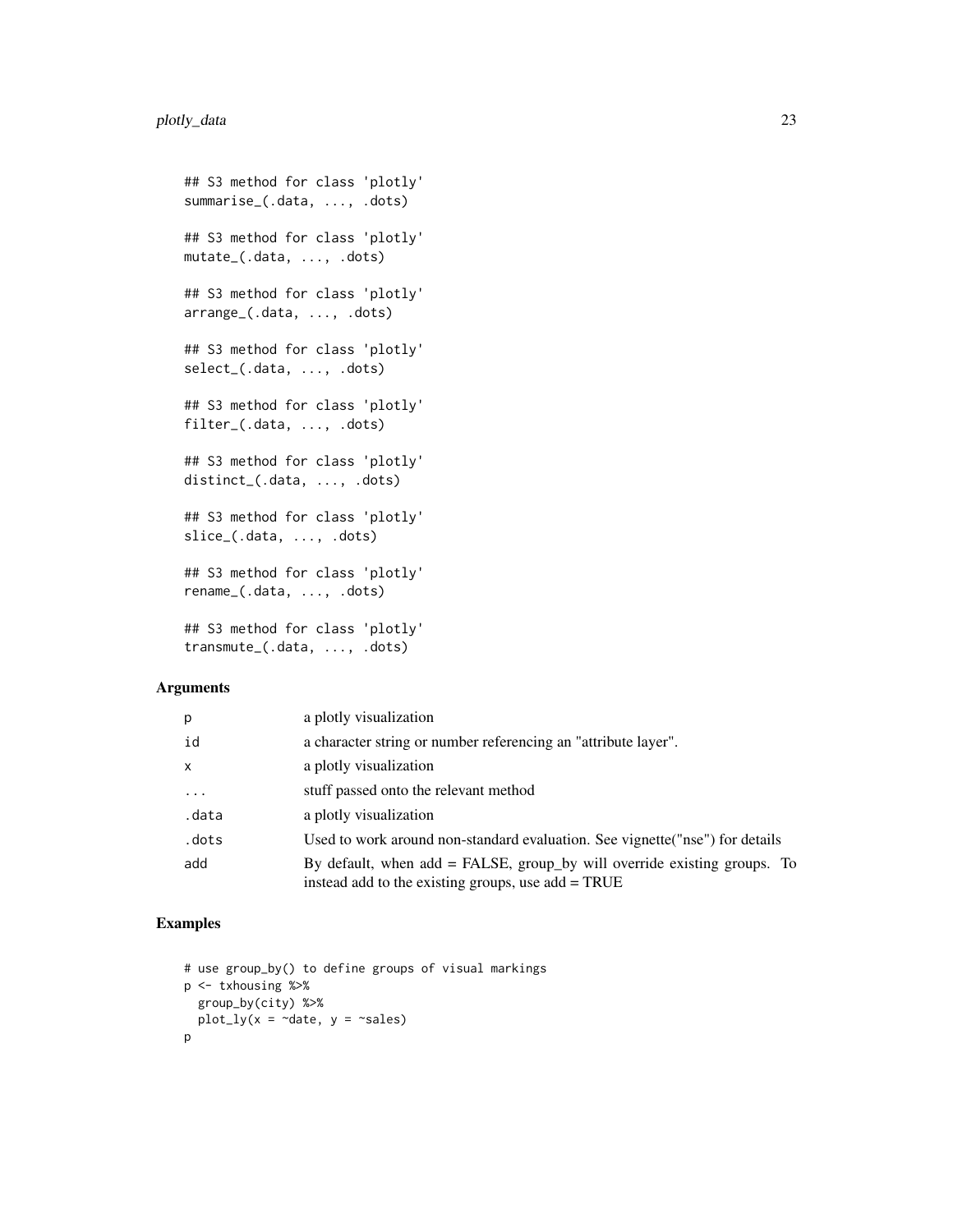```
# plotly objects preserve data groupings
groups(p)
plotly_data(p)
# dplyr verbs operate on plotly objects as if they were data frames
p <- economics %>%
  plot_ly(x = ~date, y = ~unemploy / pop) %>%
  add_lines() %>%
  mutate(rate = unemploy / pop) %filter(rate == max(rate))
plotly_data(p)
add_markers(p)
layout(p, annotations = list(x = \simdate, y = \simrate, text = "peak"))
# use group_by() + do() + subplot() for trellis displays
d <- group_by(mpg, drv)
plots \leq do(d, p = plot_ly(., x = \simcty, name = \simdrv))
subplot(plots[["p"]], nrows = 3, shareX = TRUE)
# arrange displays by their mean
means <- summarise(d, mn = mean(cty, na.rm = TRUE))
means %>%
  dplyr::left_join(plots) %>%
  arrange(mn) %>%
  subplot(nrows = NROW(.), shareX = TRUE)# more dplyr verbs applied to plotly objects
p <- mtcars %>%
 plot_{1}y(x = \text{``wt}, y = \text{``mpg}, name = \text{``scatter trace''}) %>%
  add_markers()
p %>% slice(1) %>% plotly_data()
p %>% slice(1) %>% add_markers(name = "first observation")
p %\gg filter(cyl == 4) %\gg plotly_data()
p %>% filter(cyl == 4) %>% add_markers(name = "four cylinders")
```
plotly\_empty *Create a complete empty plotly graph.*

#### Description

Useful when used with [subplot\(](#page-33-1))

#### Usage

plotly\_empty(...)

#### Arguments

... arguments passed onto [plot\\_ly\(](#page-27-1))

<span id="page-23-0"></span>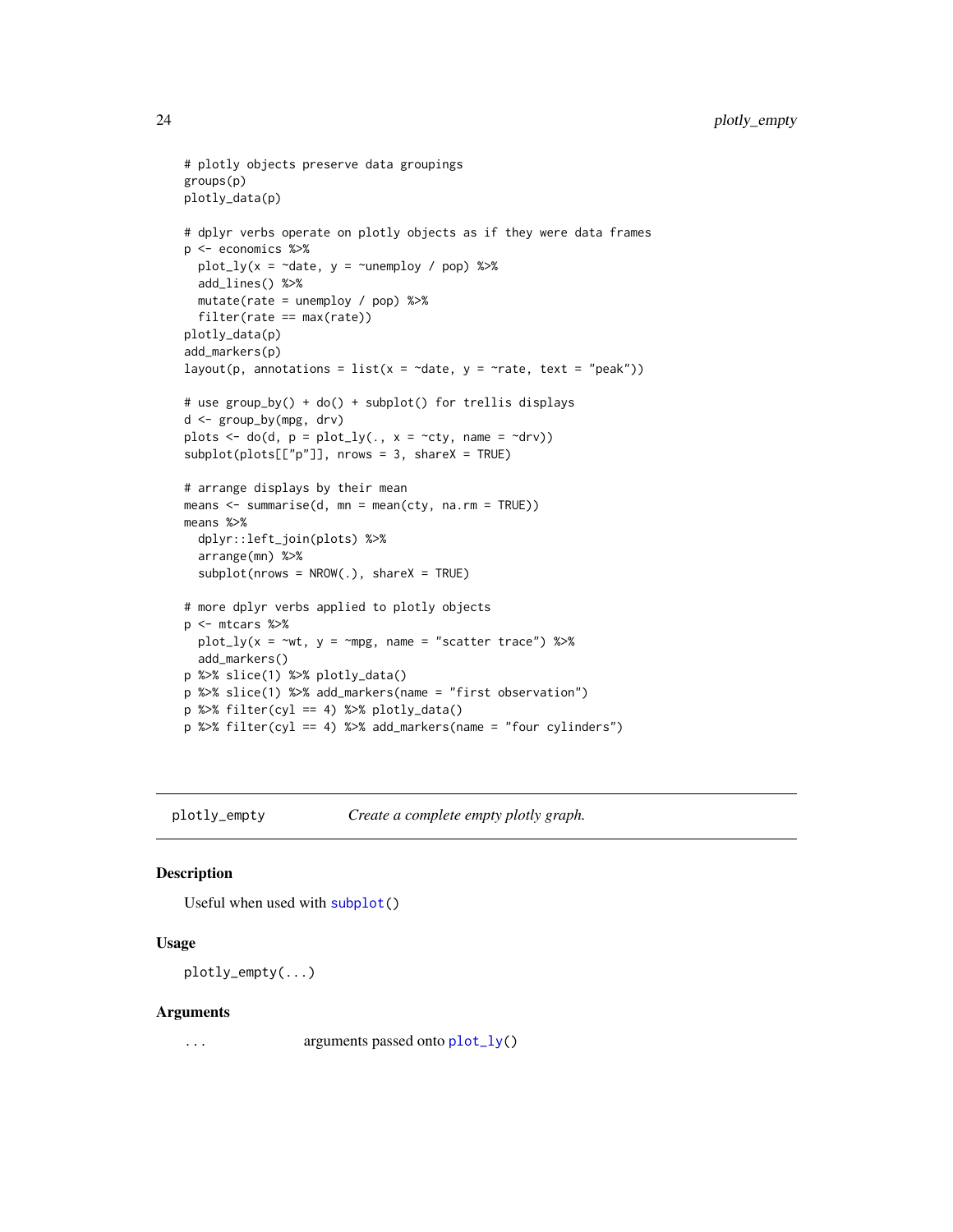<span id="page-24-0"></span>The images endpoint turn a plot (which may be given in multiple forms) into an image of the desired format.

#### Usage

```
plotly_IMAGE(x, width = 1000, height = 500, format = "png", scale = 1,
 out_file, ...)
```
#### Arguments

| X         | either a plotly object or a list.                                                                 |
|-----------|---------------------------------------------------------------------------------------------------|
| width     | Image width in pixels                                                                             |
| height    | Image height in pixels                                                                            |
| format    | The desired image format 'png', 'jpeg', 'svg', 'pdf', 'eps', or 'webp'                            |
| scale     | Both png and jpeg formats will be scaled beyond the specified width and height<br>by this number. |
| out_file  | A filename for writing the image to a file.                                                       |
| $\ddotsc$ | arguments passed onto httr::POST                                                                  |

#### Examples

```
## Not run:
p \leftarrow plot_{1}y(x = 1:10)Png <- plotly_IMAGE(p, out_file = "plotly-test-image.png")
Jpeg <- plotly_IMAGE(p, format = "jpeg", out_file = "plotly-test-image.jpeg")
Svg <- plotly_IMAGE(p, format = "svg", out_file = "plotly-test-image.svg")
Pdf <- plotly_IMAGE(p, format = "pdf", out_file = "plotly-test-image.pdf")
```
## End(Not run)

plotly\_json *Inspect JSON sent to plotly.js*

#### Description

This function is useful for obtaining/viewing/debugging JSON sent to plotly.js.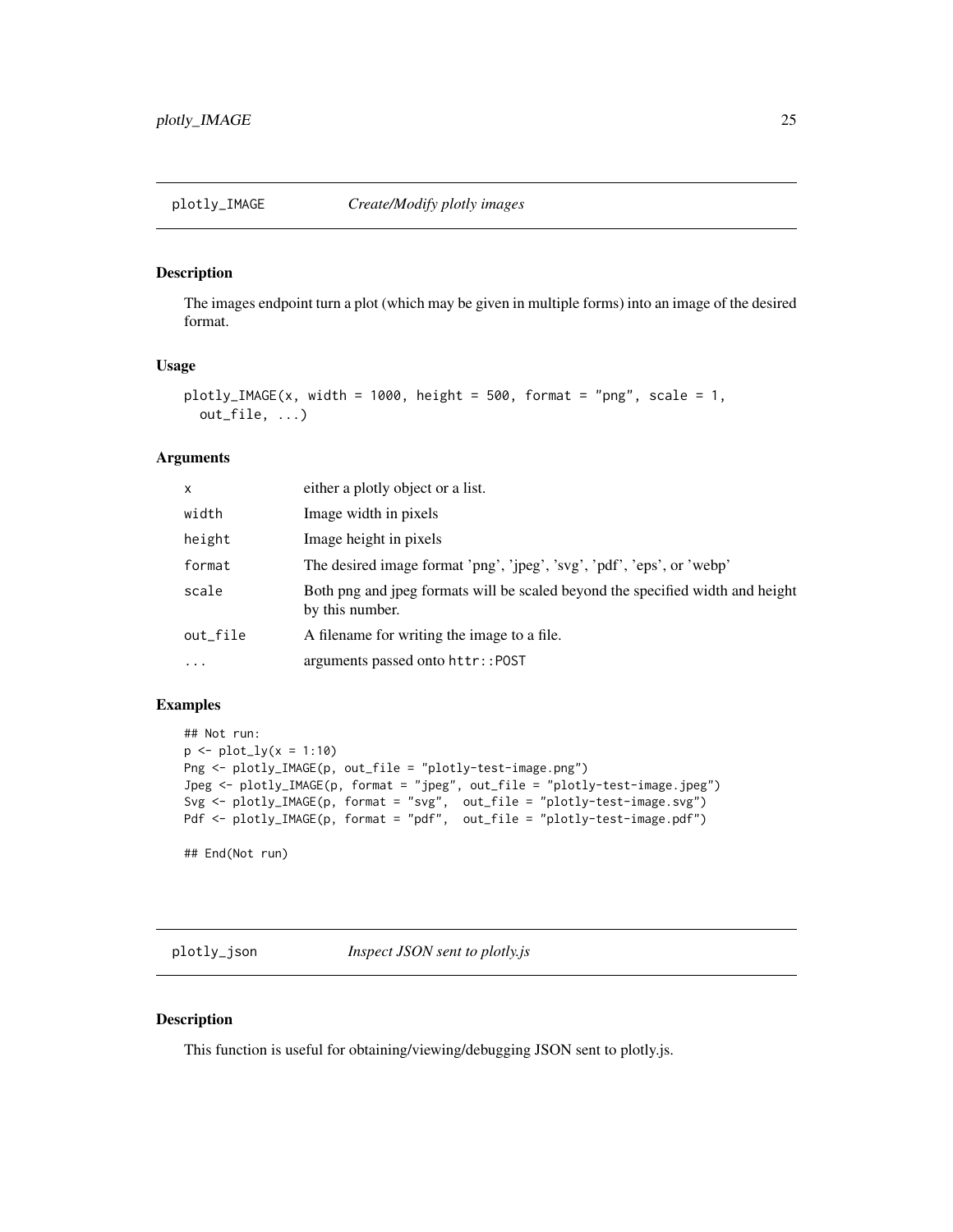# Usage

```
plotly_json(p = last_plot(), jsonedit = interactive(), ...)
```
#### Arguments

| p        | a plotly or ggplot object.                      |
|----------|-------------------------------------------------|
| isonedit | use listviewer:: jsonedit to view the JSON?     |
| .        | other options passed onto listviewer:: isonedit |

# Examples

plotly\_json(plot\_ly()) plotly\_json(plot\_ly(), FALSE)

| plotly_POST | Create/Modify plotly graphs |
|-------------|-----------------------------|
|             |                             |

# Description

Create and modify graphs on your plotly account via plotly's REST API <https://plot.ly/rest/>

#### Usage

```
plotly_POST(x = last_plot(), filename = NULL, fileopt = "overwrite",
 sharing = c("public", "private", "secret"))
```

| x        | either a ggplot object, a plotly object, or a list.                                                                                                                                                                                                                                                                                                                                                                                                                                                                                                                                                                                                                                                                                                                                                                                             |
|----------|-------------------------------------------------------------------------------------------------------------------------------------------------------------------------------------------------------------------------------------------------------------------------------------------------------------------------------------------------------------------------------------------------------------------------------------------------------------------------------------------------------------------------------------------------------------------------------------------------------------------------------------------------------------------------------------------------------------------------------------------------------------------------------------------------------------------------------------------------|
| filename | character string describing the name of the plot in your plotly account. Use / to<br>specify directories. If a directory path does not exist it will be created. If this<br>argument is not specified and the title of the plot exists, that will be used for the<br>filename.                                                                                                                                                                                                                                                                                                                                                                                                                                                                                                                                                                  |
| fileopt  | character string describing whether to create a "new" plotly, "overwrite" an ex-<br>isting plotly, "append" data to existing plotly, or "extend" it.                                                                                                                                                                                                                                                                                                                                                                                                                                                                                                                                                                                                                                                                                            |
| sharing  | If 'public', anyone can view this graph. It will appear in your profile and can<br>appear in search engines. You do not need to be logged in to Plotly to view this<br>chart. If 'private', only you can view this plot. It will not appear in the Plotly<br>feed, your profile, or search engines. You must be logged in to Plotly to view<br>this graph. You can privately share this graph with other Plotly users in your<br>online Plotly account and they will need to be logged in to view this plot. If<br>'s ecret', anyone with this secret link can view this chart. It will not appear in the<br>Plotly feed, your profile, or search engines. If it is embedded inside a webpage<br>or an IPython notebook, anybody who is viewing that page will be able to view<br>the graph. You do not need to be logged in to view this plot. |

<span id="page-25-0"></span>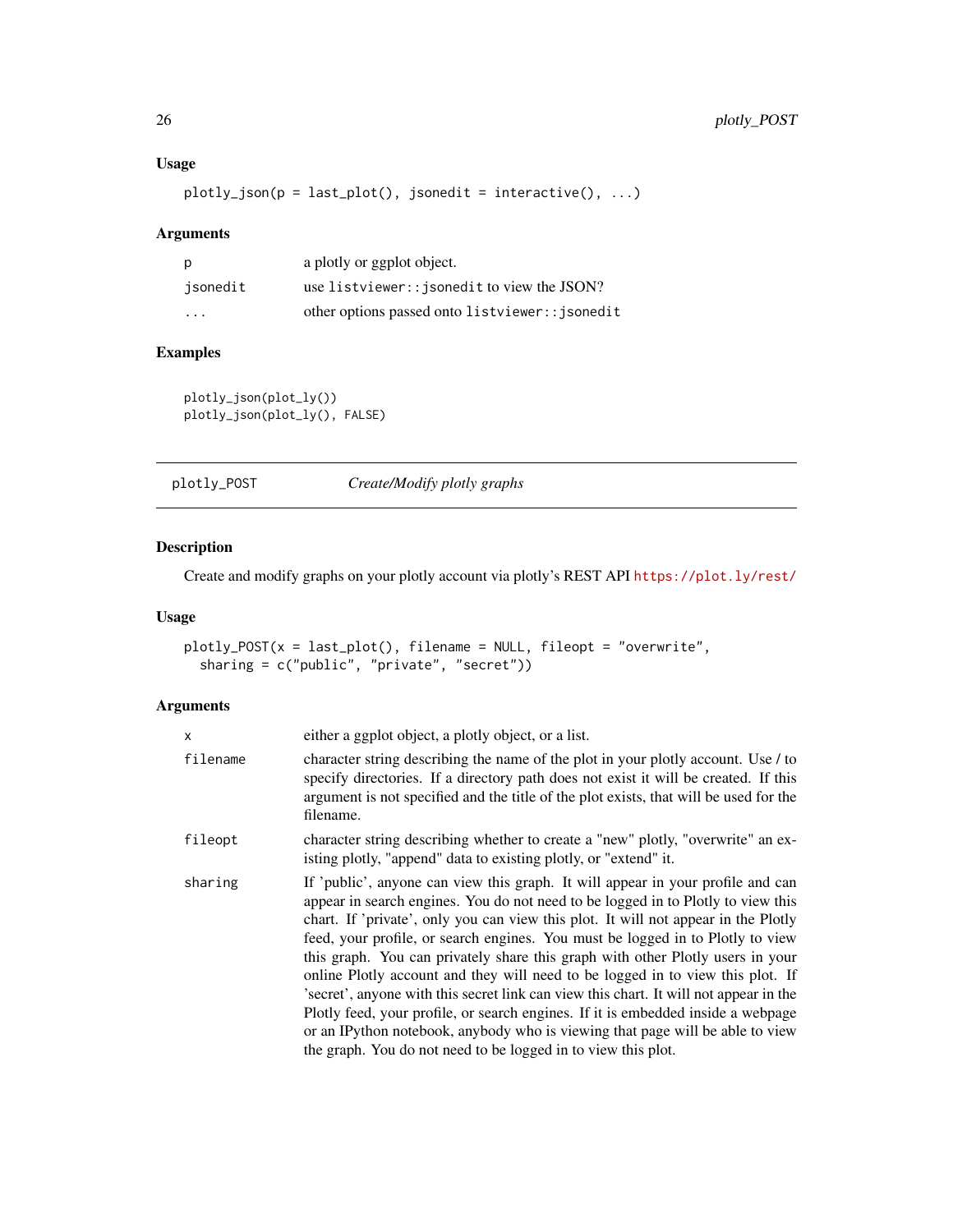<span id="page-26-0"></span>plot\_geo 27

#### Value

An R object created by mapping the JSON content of the plotly API response to its R equivalent.

#### Author(s)

Carson Sievert

#### See Also

[plot\\_ly\(](#page-27-1)), [signup\(](#page-31-1))

#### Examples

```
## Not run:
p \leftarrow plot_{ly}(mtcars, x = \text{``factor}(vs))plotly_POST(p, filename = "mtcars-bar-plot")
```
## End(Not run)

#### <span id="page-26-1"></span>plot\_geo *Initiate a plotly-geo object*

#### Description

Use this function instead of  $plot_{1}y()$  to initialize a plotly-geo object. This enforces the entire plot so use the scattergeo trace type, and enables higher level geometries like [add\\_polygons\(](#page-4-1)) to work

#### Usage

 $plot\_geo(data = data-frame(), ...)$ 

#### Arguments

| data     | A data frame (optional).             |
|----------|--------------------------------------|
| $\cdots$ | arguments passed along to plot_ly(). |

#### Author(s)

Carson Sievert

#### See Also

[plot\\_ly\(](#page-27-1)), [plot\\_mapbox\(](#page-29-1)), [ggplotly\(](#page-14-1))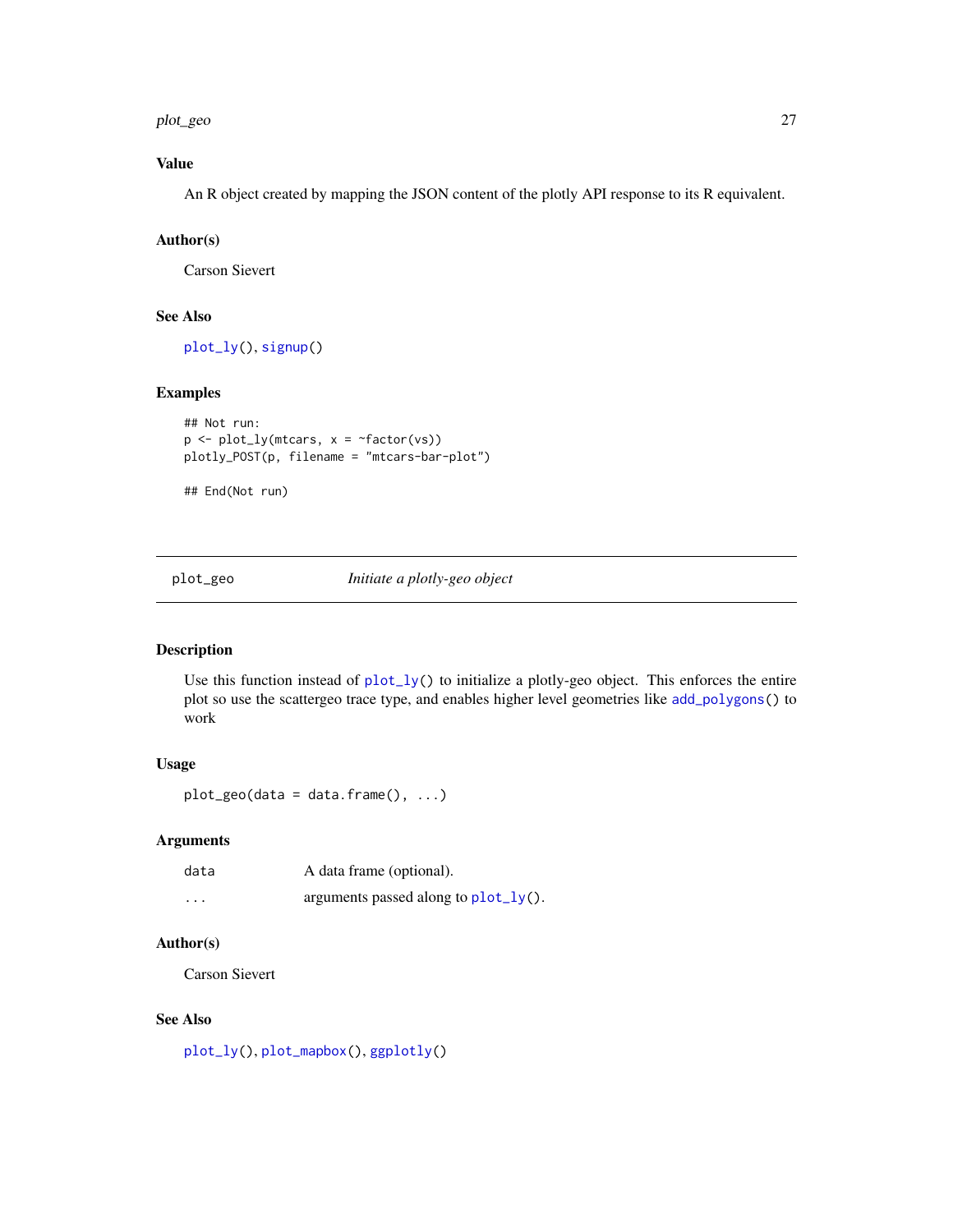# Examples

```
map_data("world", "canada") %>%
  group_by(group) %>%
  plot\_geo(x = ~long, y = ~last) %>%
  add_markers(size = I(1))
```
<span id="page-27-1"></span>plot\_ly *Initiate a plotly visualization*

# Description

Transform data into a plotly visualization.

#### Usage

```
plot_ly(data = data.frame(), ..., type = NULL, color, colors = NULL,
  alpha = 1, symbol, symbols = NULL, size, sizes = c(10, 100), linetype,
 linetypes = NULL, split, width = NULL, height = NULL, source = "A")
```

| data     | A data frame (optional).                                                                                                                                                                                                                                |
|----------|---------------------------------------------------------------------------------------------------------------------------------------------------------------------------------------------------------------------------------------------------------|
| $\cdots$ | These arguments are documented at https://plot.ly/r/reference/ Note<br>that acceptable arguments depend on the value of type.                                                                                                                           |
| type     | A character string describing the type of trace.                                                                                                                                                                                                        |
| color    | A formula containing a name or expression. Values are scaled and mapped<br>to color codes based on the value of colors and alpha. To avoid scaling,<br>wrap with $I()$ , and provide value(s) that can be converted to rgb color codes<br>by col2rgb(). |
| colors   | Either a colorbrewer2.org palette name (e.g. "YlOrRd" or "Blues"), or a vector<br>of colors to interpolate in hexadecimal "#RRGGBB" format, or a color interpo-<br>lation function like colorRamp().                                                    |
| alpha    | A number between 0 and 1 specifying the alpha channel applied to color.                                                                                                                                                                                 |
| symbol   | A formula containing a name or expression. Values are scaled and mapped to<br>symbols based on the value of symbols. To avoid scaling, wrap with $I()$ , and<br>provide valid $pch()$ values and/or valid plotly symbol(s) as a string                  |
| symbols  | A character vector of symbol types. Either valid pch or plotly symbol codes may<br>be supplied.                                                                                                                                                         |
| size     | A formula containing a name or expression yielding a numeric vector. Values<br>are scaled according to the range specified in sizes.                                                                                                                    |
| sizes    | A numeric vector of length 2 used to scale sizes to pixels.                                                                                                                                                                                             |

<span id="page-27-0"></span>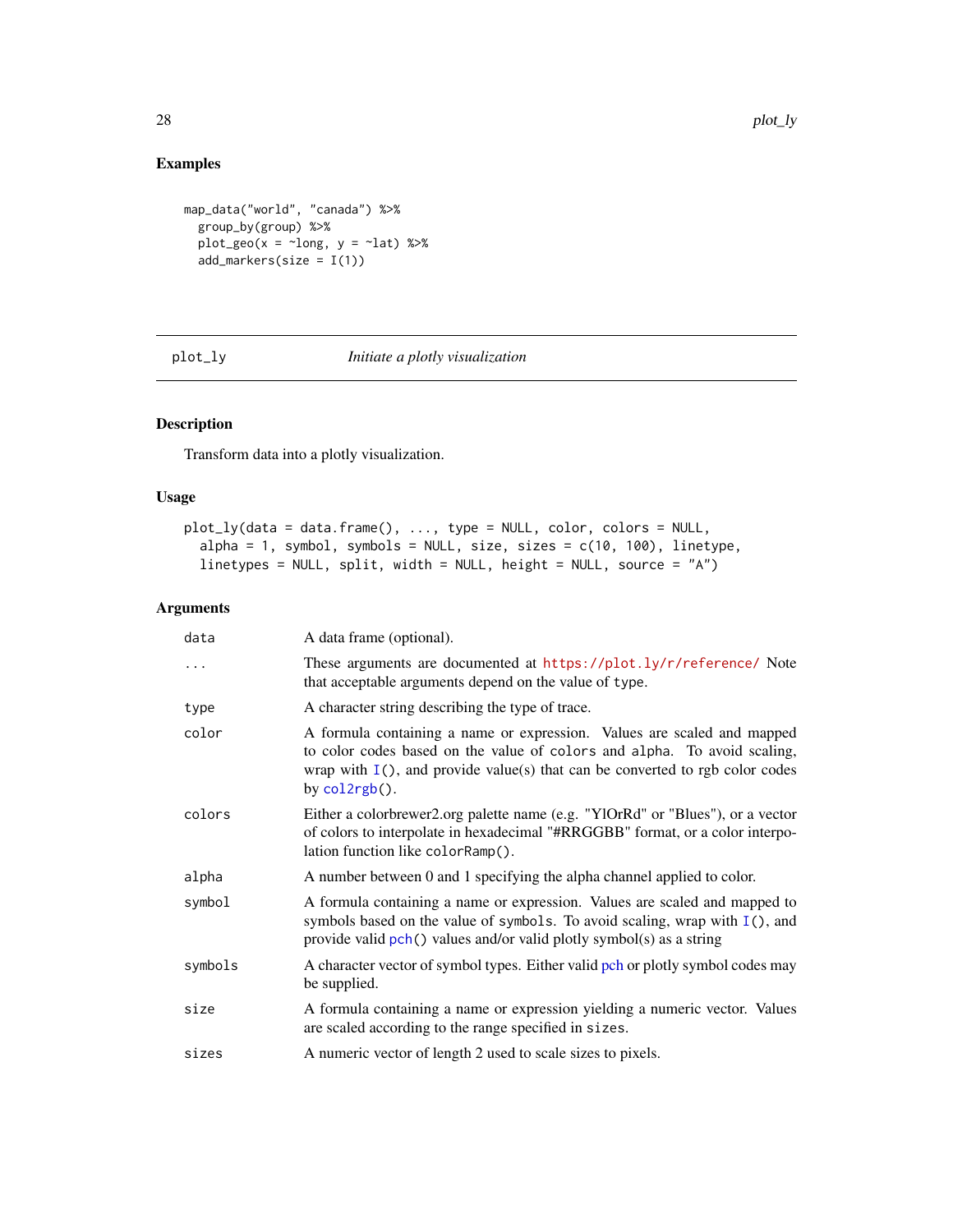#### <span id="page-28-0"></span>plot\_ly 29

| linetype  | A formula containing a name or expression. Values are scaled and mapped to<br>linetypes based on the value of linetypes. To avoid scaling, wrap with $I()$ .                                          |
|-----------|-------------------------------------------------------------------------------------------------------------------------------------------------------------------------------------------------------|
| linetypes | A character vector of line types. Either valid par (lty) or plotly dash codes may<br>be supplied.                                                                                                     |
| split     | A formula containing a name or expression. Similar to group_by(), but ensures<br>at least one trace for each unique value. This replaces the functionality of the<br>(now deprecated) group argument. |
| width     | Width in pixels (optional, defaults to automatic sizing).                                                                                                                                             |
| height    | Height in pixels (optional, defaults to automatic sizing).                                                                                                                                            |
| source    | Only relevant for event data.                                                                                                                                                                         |

#### Details

There are a number of "visual properties" that aren't included in the officical Reference section (see below).

#### Author(s)

Carson Sievert

#### See Also

- For initializing a plotly-geo object: [plot\\_geo\(](#page-26-1)).
- For initializing a plotly-mapbox object: [plot\\_mapbox\(](#page-29-1)).
- For translating a ggplot2 object to a plotly object: [ggplotly\(](#page-14-1)).
- For modifying any plotly object: [layout\(](#page-18-2)), [add\\_trace\(](#page-4-2)), [style\(](#page-32-1))
- •

#### Examples

## Not run:

```
# plot_ly() tries to create a sensible plot based on the information you
# give it. If you don't provide a trace type, plot_ly() will infer one.
plot_{ly}(economics, x = \text{pop})plot_ly(economics, x = ~date, y = ~pop)
# plot_ly() doesn't require data frame(s), which allows one to take
# advantage of trace type(s) designed specifically for numeric matrices
plot_{ly}(z = \simvolcano)
plot_{ly}(z = \simvolcano, type = "surface")
```

```
# plotly has a functional interface: every plotly function takes a plotly
# object as it's first input argument and returns a modified plotly object
add\_lines(plot\_ly(economics, x = \neg date, y = \neg unemploy/pop))
```

```
# To make code more readable, plotly imports the pipe operator from magrittr
economics %>% plot_ly(x = \simdate, y = \simunemploy/pop) %>% add_lines()
```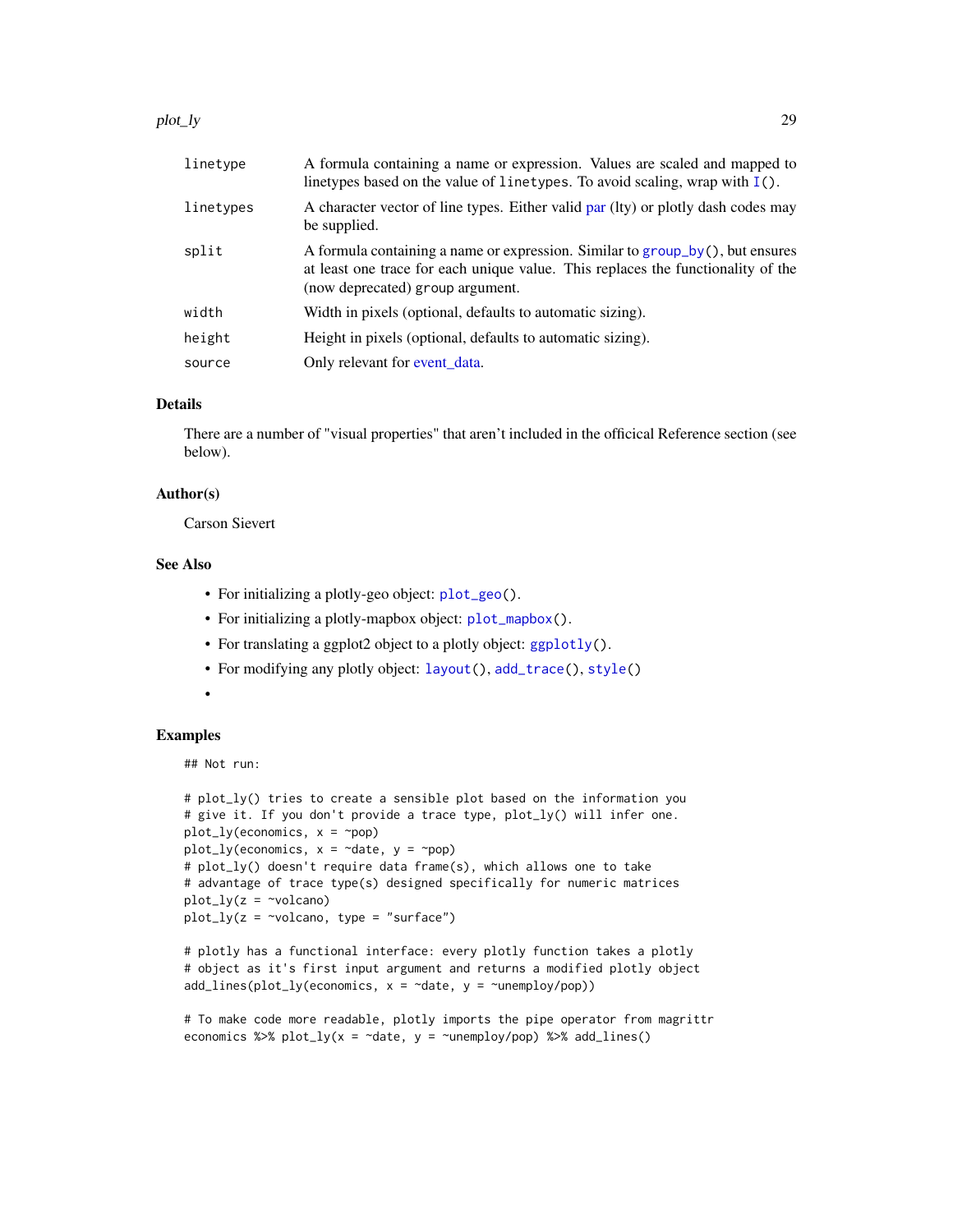```
# Attributes defined via plot_ly() set 'global' attributes that
# are carried onto subsequent traces, but those may be over-written
plot_ly(economics, x = ~date, color = I("black")) %>%
add\_lines(y = \text{``uempmed)} %>%
add\_lines(y = \gammapsavert, color = I("red"))
# Attributes are documented in the figure reference -> https://plot.ly/r/reference
# You might notice plot_ly() has named arguments that aren't in this figure
# reference. These arguments make it easier to map abstract data values to
# visual attributes.
p \leftarrow plot_{ly}(iris, x = \neg Sepal.Width, y = \neg Sepal.length)add_markers(p, color = ~Petal.Length, size = ~Petal.Length)
add_markers(p, color = ~Species)
add_markers(p, color = ~Species, colors = "Set1")
add_markers(p, symbol = ~Species)
add\_paths(p, linetype = ~<sup>5</sup>species)
```
## End(Not run)

<span id="page-29-1"></span>plot\_mapbox *Initiate a plotly-mapbox object*

#### Description

Use this function instead of  $plot_l(y)$  to initialize a plotly-mapbox object. This enforces the entire plot so use the scattermapbox trace type, and enables higher level geometries like [add\\_polygons\(](#page-4-1)) to work

#### Usage

```
plot_mapbox(data = data-frame(), ...)
```
#### Arguments

| data                    | A data frame (optional).                                                                                                                               |
|-------------------------|--------------------------------------------------------------------------------------------------------------------------------------------------------|
| $\cdot$ $\cdot$ $\cdot$ | arguments passed along to $plot_{1}y()$ . They should be valid scattermapbox<br>attributes - https://plot.ly/r/reference/#scattermapbox. Note that x/y |
|                         | can also be used in place of lat/lon.                                                                                                                  |

#### Author(s)

Carson Sievert

#### See Also

[plot\\_ly\(](#page-27-1)), [plot\\_geo\(](#page-26-1)), [ggplotly\(](#page-14-1))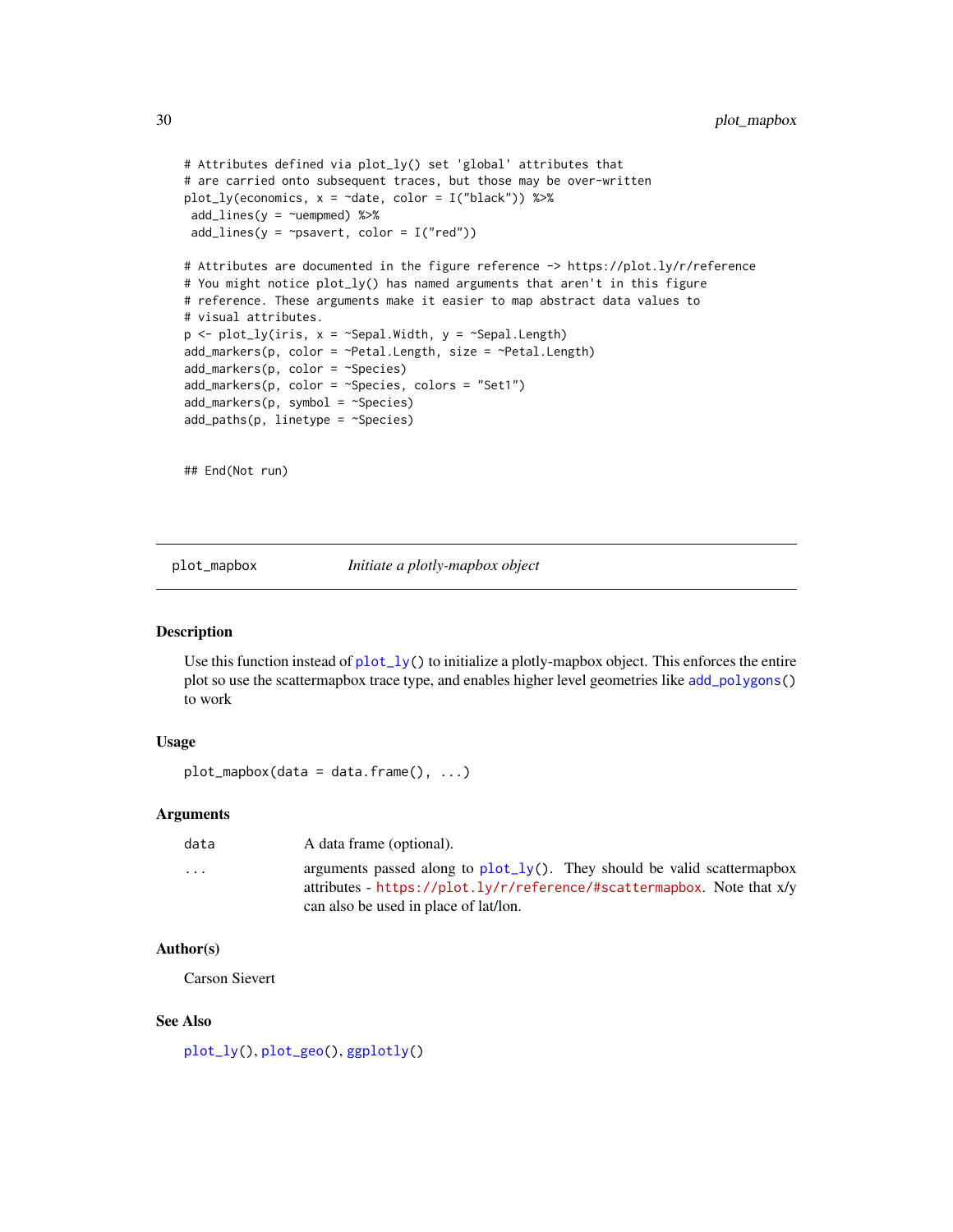# <span id="page-30-0"></span>print.plotly\_figure 31

# Examples

## Not run:

```
map_data("world", "canada") %>%
  group_by(group) %>%
  plot_mapbox(x = \simlong, y = \simlat) %>%
  add_polygons() %>%
  layout(
    mapbox = list(center = list(lat = \text{median}(lat), lon = \text{median}(long)))
  \mathcal{L}## End(Not run)
```
print.plotly\_figure *Print a plotly figure object*

#### Description

Print a plotly figure object

#### Usage

```
## S3 method for class 'plotly_figure'
print(x, \ldots)
```
#### Arguments

| X | a plotly figure object                   |
|---|------------------------------------------|
| . | additional arguments (currently ignored) |

| rangeslider | Add a range slider to the x-axis |  |
|-------------|----------------------------------|--|
|-------------|----------------------------------|--|

# Description

Add a range slider to the x-axis

#### Usage

rangeslider(p, ...)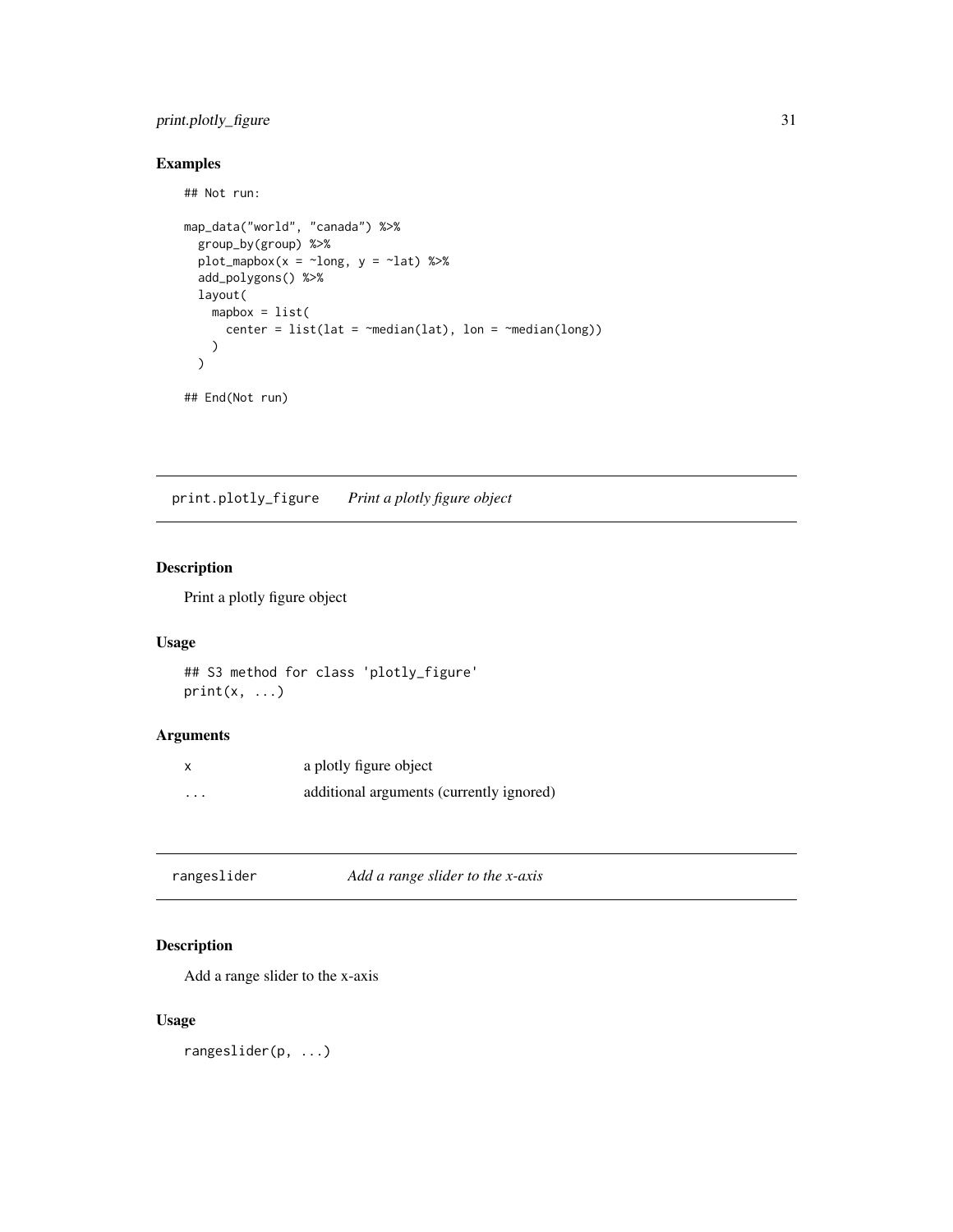#### <span id="page-31-0"></span>32 signup

# Arguments

|          | plotly object.                                                                            |
|----------|-------------------------------------------------------------------------------------------|
| $\cdots$ | these arguments are documented here https://plot.ly/r/reference/#layout-xaxis-rangeslider |

### Author(s)

Carson Sievert

#### Examples

```
plot_{1}y(x = time(USAccDeaths), y = USAccDeaths) %>%
  add_lines() %>%
  rangeslider()
```
schema *Display plotly's plot schema*

# Description

The schema contains valid attributes names, their value type, default values (if any), and min/max values (if applicable).

#### Usage

schema()

# Examples

schema()

<span id="page-31-1"></span>signup *Create a new plotly account.*

#### Description

A sign up interface to plotly through the R Console.

#### Usage

signup(username, email, save = TRUE)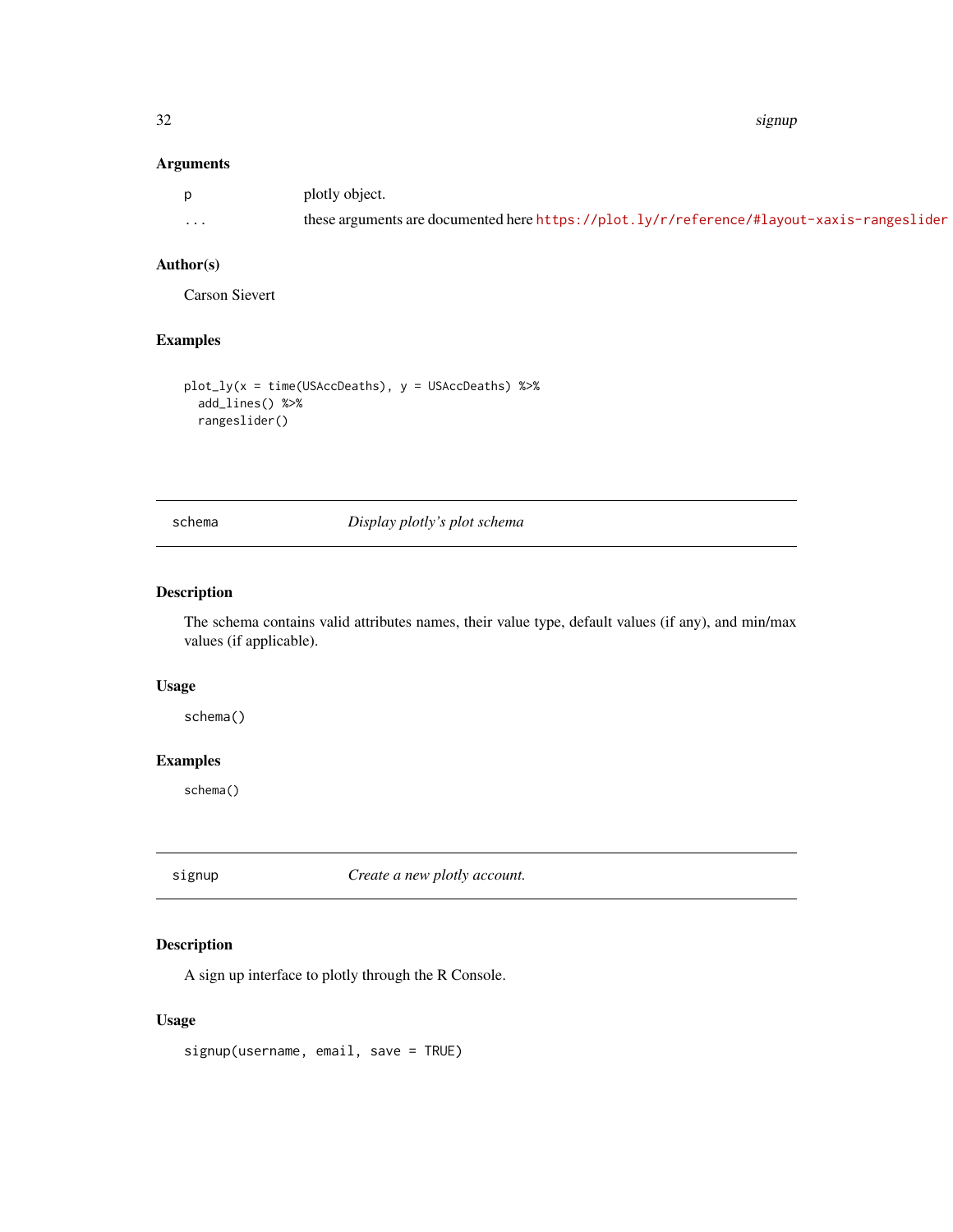<span id="page-32-0"></span>style 33

#### Arguments

| username | Desired username.                                                                                                             |
|----------|-------------------------------------------------------------------------------------------------------------------------------|
| email    | Desired email.                                                                                                                |
| save     | If request is successful, should the username & API key be automatically stored<br>as an environment variable in a .Rprofile? |

# Value

- api\_key key to use with the api
- tmp\_pw temporary password to access your plotly account

#### References

https://plot.ly/rest/

#### Examples

```
## Not run:
# You need a plotly username and API key to communicate with the plotly API.
# If you don't already have an API key, you can obtain one with a valid
# username and email via signup().
s <- signup('anna.lyst', 'anna.lyst@plot.ly')
# If you already have a username and API key, please create the following
# environment variables:
Sys.setenv("plotly_username" = "me")
Sys.setenv("plotly_api_key" = "mykey")
# You can also change the default domain if you have a plotly server.
Sys.setenv("plotly_domain" = "http://mydomain.com")
# If you want to automatically load these environment variables when you
# start R, you can put them inside your ~/.Rprofile
# (see help(.Rprofile) for more details)
```
## End(Not run)

<span id="page-32-1"></span>style *Modify trace(s)*

#### Description

Modify trace(s) of an existing plotly visualization. Useful when used in conjunction with [get\\_figure\(](#page-12-1)).

#### Usage

 $style(p, ..., traces = 1)$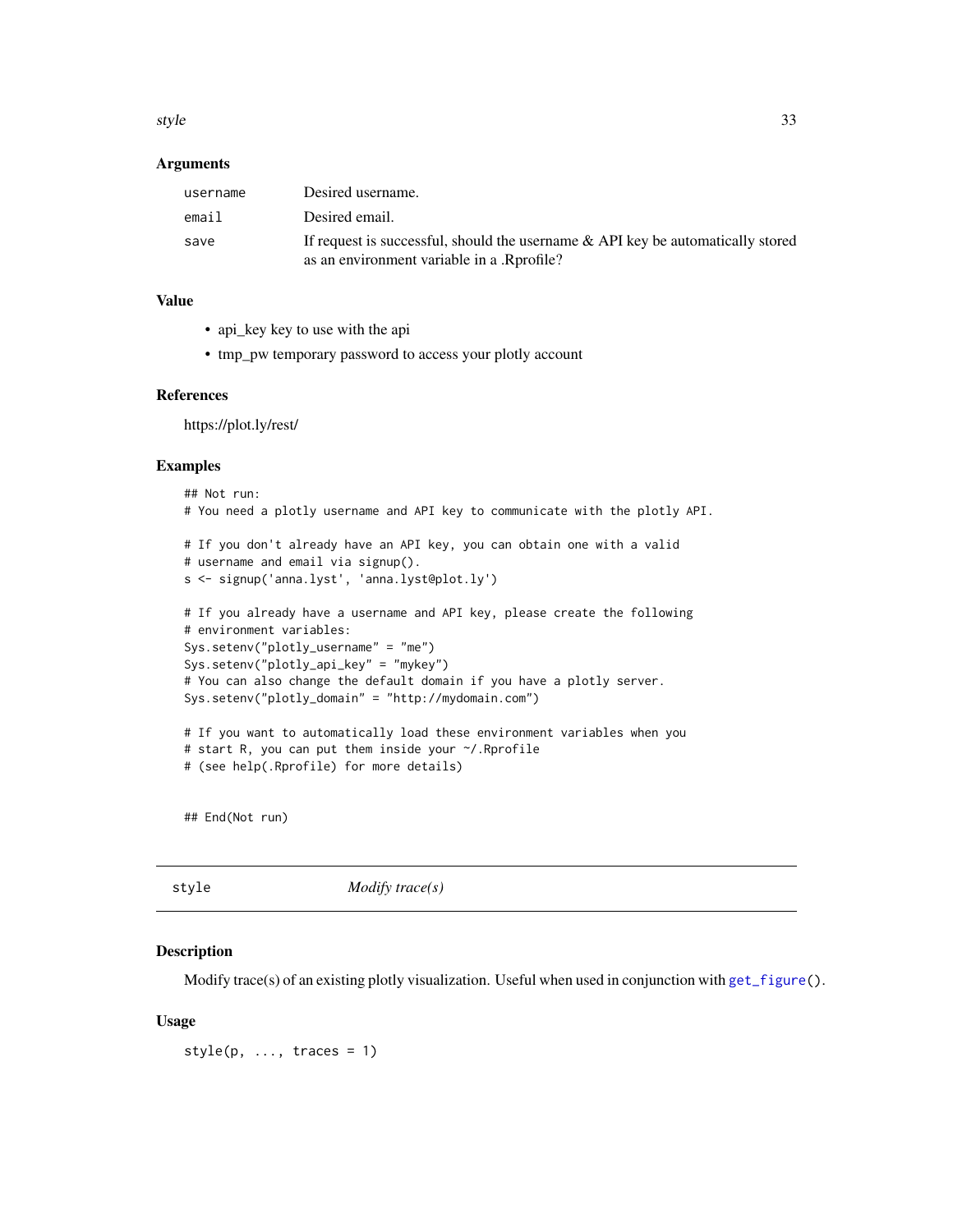34 subplot

#### Arguments

| p      | A plotly visualization.                          |
|--------|--------------------------------------------------|
| .      | Visual properties.                               |
| traces | numeric vector. Which traces should be modified? |

# Author(s)

Carson Sievert

# See Also

[get\\_figure\(](#page-12-1))

# Examples

```
p <- qplot(data = mtcars, wt, mpg, geom = c("point", "smooth"))
# keep the hover info for points, but remove it for the line/ribbon
style(p, hoverinfo = "none", traces = c(2, 3))
```
<span id="page-33-1"></span>subplot *View multiple plots in a single view*

# Description

View multiple plots in a single view

#### Usage

```
subplot(..., nrows = 1, widths = NULL, heights = NULL, margin = 0.02,shareX = FALSE, shareY = FALSE, titleX = shareX, titleY = shareY,
 which_layout = "merge")
```

| $\ddots$ | One of the following                                                                                          |
|----------|---------------------------------------------------------------------------------------------------------------|
|          | • any number of plotly/ggplot2 objects.                                                                       |
|          | • a list of plotly/ggplot2 objects.                                                                           |
|          | • a tibble with one list-column of plotly/ggplot2 objects.                                                    |
| nrows    | number of rows for laying out plots in a grid-like structure. Only used if no<br>domain is already specified. |
| widths   | relative width of each column on a 0-1 scale. By default all columns have an<br>equal relative width.         |
| heights  | relative height of each row on a 0-1 scale. By default all rows have an equal<br>relative height.             |

<span id="page-33-0"></span>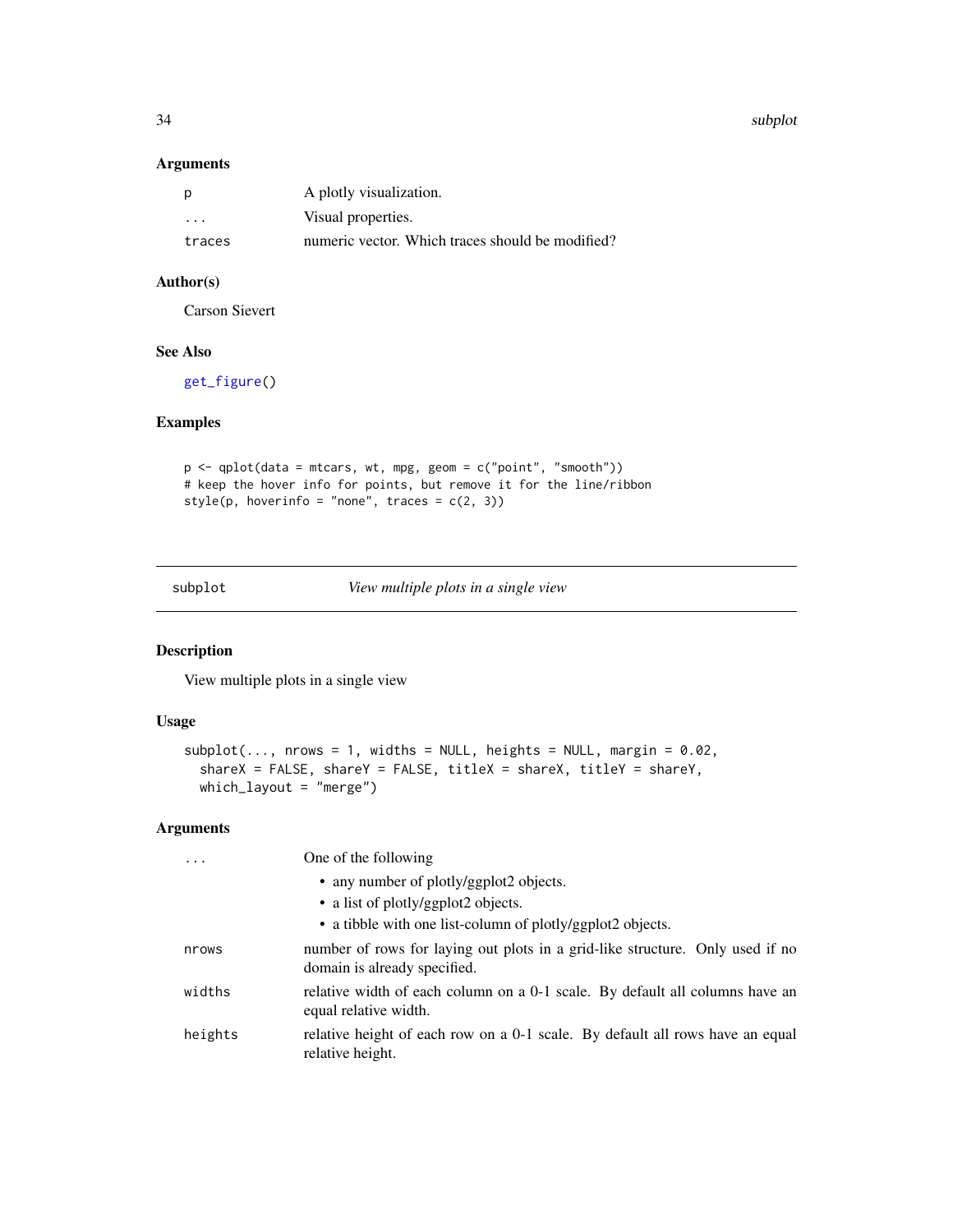#### subplot 35

| margin       | either a single value or four values (all between 0 and 1). If four values are<br>provided, the first is used as the left margin, the second is used as the right<br>margin, the third is used as the top margin, and the fourth is used as the bottom<br>margin. If a single value is provided, it will be used as all four margins. |
|--------------|---------------------------------------------------------------------------------------------------------------------------------------------------------------------------------------------------------------------------------------------------------------------------------------------------------------------------------------|
| shareX       | should the x-axis be shared amongst the subplots?                                                                                                                                                                                                                                                                                     |
| shareY       | should the y-axis be shared amongst the subplots?                                                                                                                                                                                                                                                                                     |
| titleX       | should x-axis titles be retained?                                                                                                                                                                                                                                                                                                     |
| titleY       | should y-axis titles be retained?                                                                                                                                                                                                                                                                                                     |
| which_layout | adopt the layout of which plot? If the default value of "merge" is used, layout<br>options found later in the sequence of plots will override options found earlier<br>in the sequence. This argument also accepts a numeric vector specifying which<br>plots to consider when merging.                                               |

#### Value

A plotly object

#### Author(s)

Carson Sievert

#### Examples

```
# pass any number of plotly objects to subplot()
p1 \leq p1 p1 \leq p1 (economics, x = \text{`date}, y = \text{`uempmed})p2 \leq plot_{ly}(economics, x = \neg date, y = \neg unemploy)subplot(p1, p2, p1, p2, nrows = 2, margin = 0.05)
# or pass a list
library(purrr)
economics_long %>%
  split(.$variable) %>%
  map(\sim plot\_ly(., x = \sim date, y = \sim value)) %>%
  subplot(nrows = NROW(.), shareX = TRUE)# or pass a tibble with a list-column of plotly objects
economics_long %>%
  group_by(variable) %>%
  do(p = plot_{ly}(., x = \text{ 'date}, y = \text{ 'value})) %>%
  subplot(nrows = NROW(.), shareX = TRUE)
```
# learn more at https://cpsievert.github.io/plotly\_book/subplot.html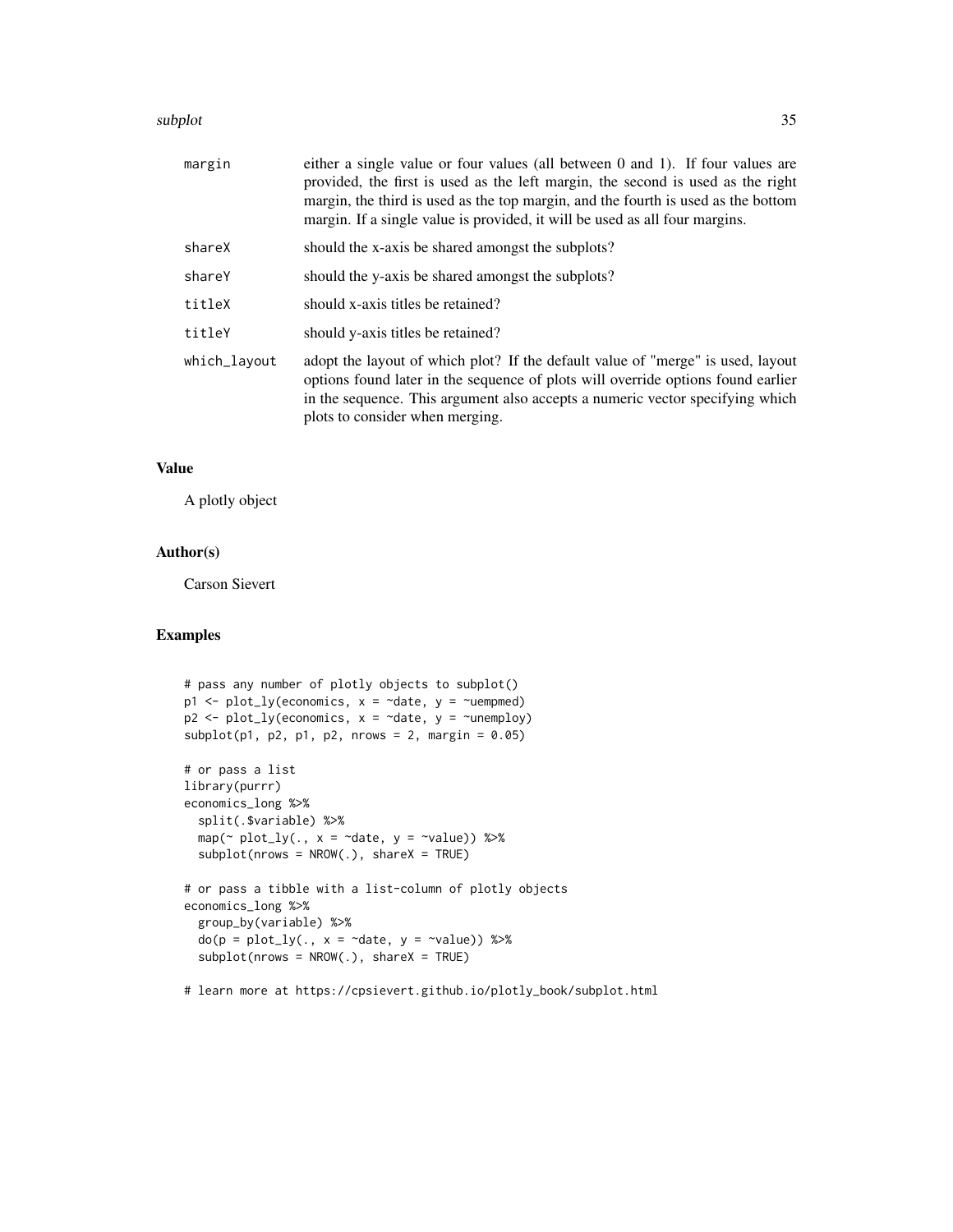<span id="page-35-0"></span>

Convert R colours to RGBA hexadecimal colour values

#### Usage

 $toRGB(x, alpha = 1)$ 

#### Arguments

|       | see the col argument in college for valid specifications |
|-------|----------------------------------------------------------|
| alpha | alpha channel on 0-1 scale                               |

#### Value

hexadecimal colour value (if is.na(x), return "transparent" for compatibility with Plotly)

toWebGL *Convert trace types to WebGL*

# Description

Convert trace types to WebGL

#### Usage

toWebGL(p)

#### Arguments

p a plotly or ggplot object.

#### Examples

# currently no bargl trace type toWebGL(qplot(1:10)) toWebGL(qplot(1:10, 1:10))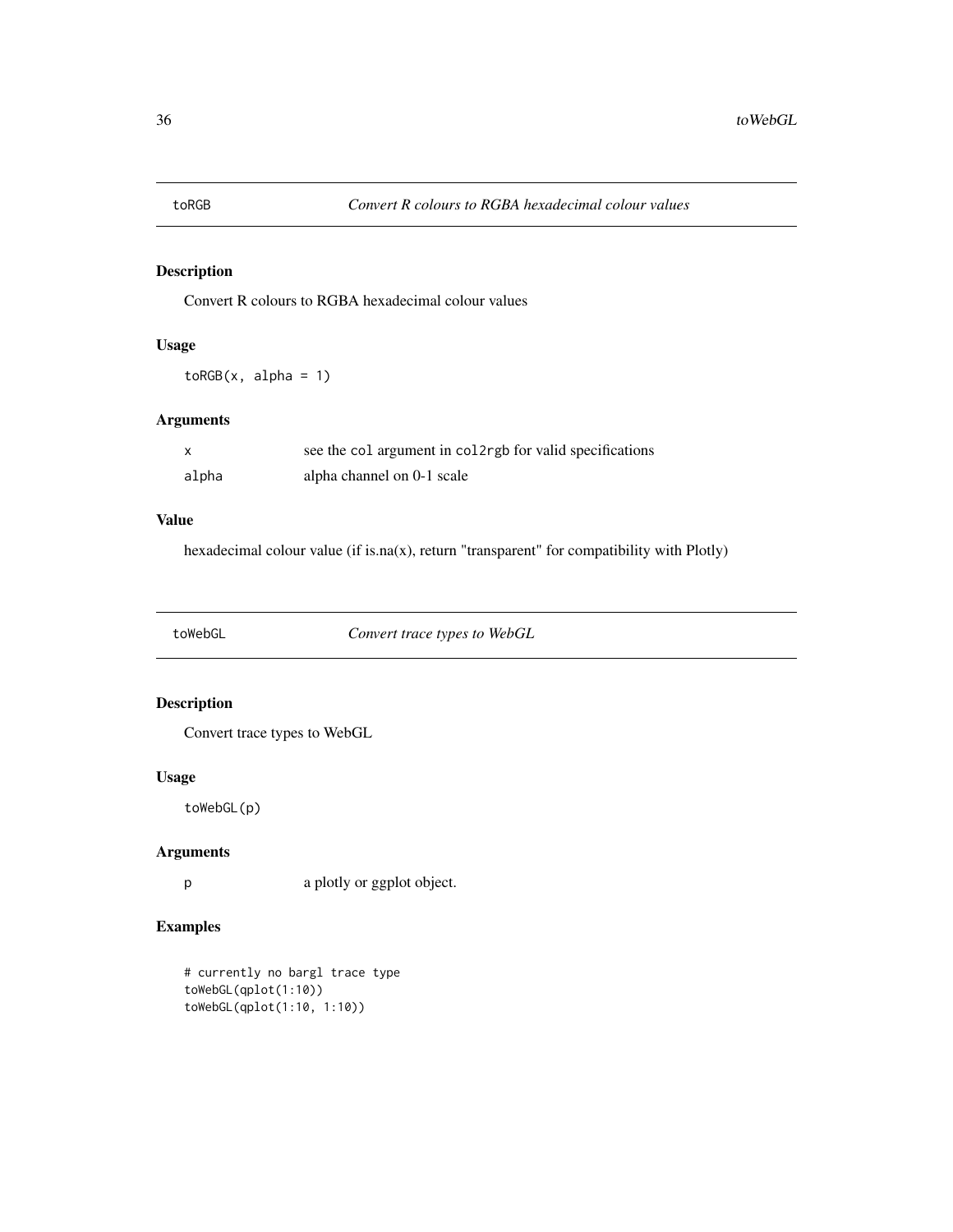<span id="page-36-0"></span>

This function makes it possible to convert ggplot2 geoms that are not included with ggplot2 itself. Users shouldn't need to use this function. It exists purely to allow other package authors to write their own conversion method(s).

#### Usage

```
to_basic(data, prestats_data, layout, params, p, ...)
```
#### Arguments

| the data returned by $ggplot2::ggplot_buid()$ .                       |
|-----------------------------------------------------------------------|
| the data before statistics are computed.                              |
| the panel layout.                                                     |
| parameters for the geom, statistic, and 'constant' aesthetics         |
| a ggplot2 object (the conversion may depend on scales, for instance). |
| currently ignored                                                     |
|                                                                       |

| $\cdot$ $\cdot$ | Win |
|-----------------|-----|
| wind            | uuu |
|                 |     |

# Description

Description TBD.

#### Usage

wind

#### Format

A data frame with three variables: r, t, nms.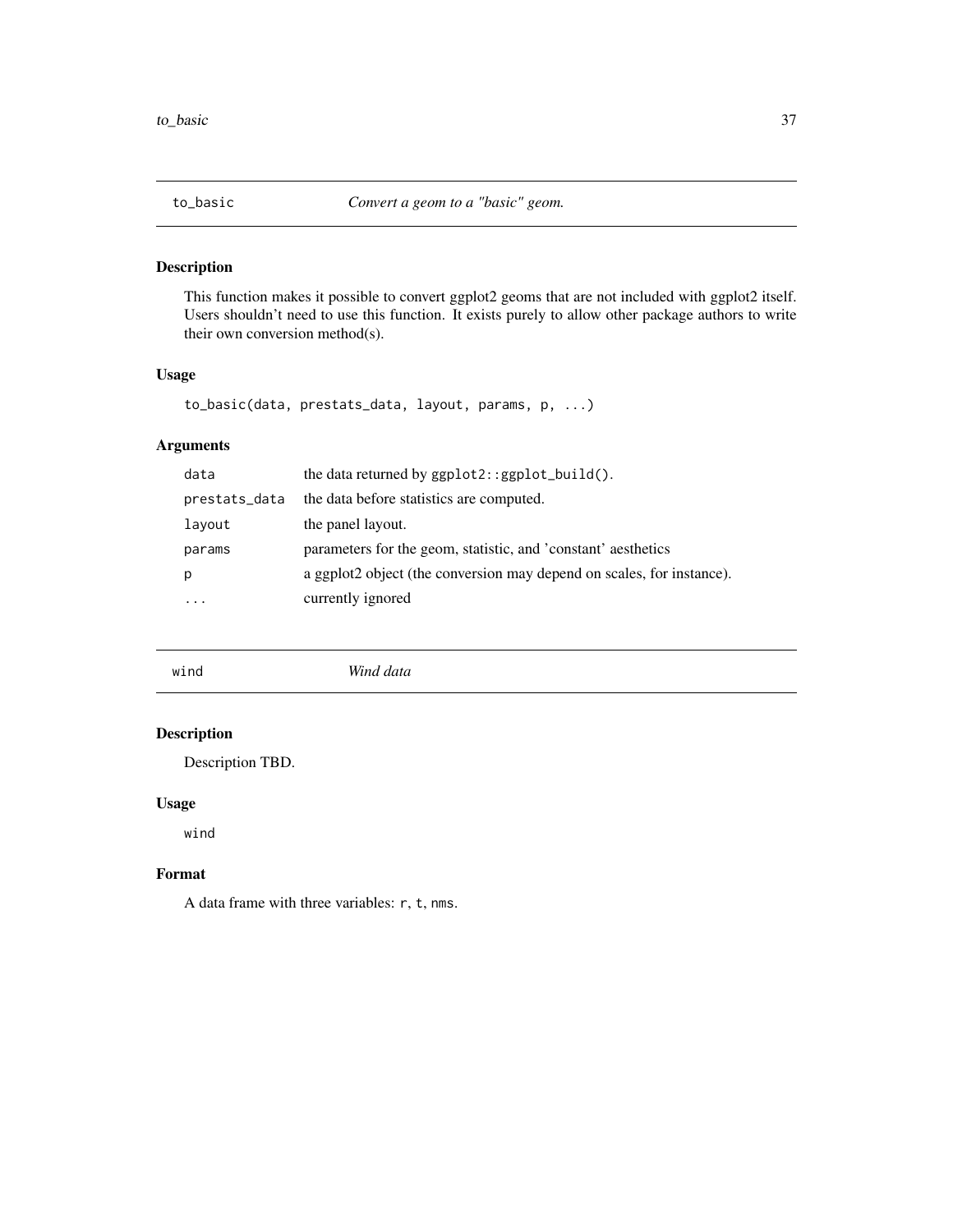# <span id="page-37-0"></span>**Index**

∗Topic datasets hobbs, [18](#page-17-0) mic, [20](#page-19-0) wind, [37](#page-36-0) add\_annotations, [3](#page-2-0) add\_area *(*add\_trace*)*, [5](#page-4-0) add\_bars *(*add\_trace*)*, [5](#page-4-0) add\_boxplot *(*add\_trace*)*, [5](#page-4-0) add\_choropleth *(*add\_trace*)*, [5](#page-4-0) add\_contour *(*add\_trace*)*, [5](#page-4-0) add\_data, [4](#page-3-0) add\_fun, [4](#page-3-0) add\_heatmap *(*add\_trace*)*, [5](#page-4-0) add\_histogram *(*add\_trace*)*, [5](#page-4-0) add\_histogram2d *(*add\_trace*)*, [5](#page-4-0) add\_histogram2dcontour *(*add\_trace*)*, [5](#page-4-0) add\_lines *(*add\_trace*)*, [5](#page-4-0) add\_markers *(*add\_trace*)*, [5](#page-4-0) add\_mesh *(*add\_trace*)*, [5](#page-4-0) add\_paths *(*add\_trace*)*, [5](#page-4-0) add\_pie *(*add\_trace*)*, [5](#page-4-0) add\_polygons, *[27](#page-26-0)*, *[30](#page-29-0)* add\_polygons *(*add\_trace*)*, [5](#page-4-0) add\_ribbons *(*add\_trace*)*, [5](#page-4-0) add\_scattergeo *(*add\_trace*)*, [5](#page-4-0) add\_segments *(*add\_trace*)*, [5](#page-4-0) add\_surface *(*add\_trace*)*, [5](#page-4-0) add\_text *(*add\_trace*)*, [5](#page-4-0) add\_trace, [5,](#page-4-0) *[29](#page-28-0)* arrange\_.plotly *(*plotly\_data*)*, [22](#page-21-0) as.widget, [8](#page-7-0) as\_widget, [9](#page-8-0) bbox, [9](#page-8-0) col2rgb, *[28](#page-27-0)* colorbar, [10](#page-9-0) config, [10](#page-9-0)

distinct\_.plotly *(*plotly\_data*)*, [22](#page-21-0)

embed\_notebook, [11](#page-10-0) event\_data, [11,](#page-10-0) *[14,](#page-13-0) [15](#page-14-0)*, *[29](#page-28-0)* export, [12](#page-11-0) filter\_.plotly *(*plotly\_data*)*, [22](#page-21-0) geom2trace, [13](#page-12-0) get\_figure, [13,](#page-12-0) *[33,](#page-32-0) [34](#page-33-0)* gg2list, [14](#page-13-0) ggplotly, [15,](#page-14-0) *[21](#page-20-0)*, *[27](#page-26-0)*, *[29,](#page-28-0) [30](#page-29-0)* group\_by, *[29](#page-28-0)* group\_by\_.plotly *(*plotly\_data*)*, [22](#page-21-0) groups.plotly *(*plotly\_data*)*, [22](#page-21-0) hide\_colorbar, [16,](#page-15-0) *[17](#page-16-0)* hide\_guides, [17](#page-16-0) hide\_legend, *[16,](#page-15-0) [17](#page-16-0)*, [17](#page-16-0) hobbs, [18](#page-17-0) I, *[28,](#page-27-0) [29](#page-28-0)* knit\_print.plotly\_figure, [18](#page-17-0) last\_plot, *[19](#page-18-0)*, [19](#page-18-0) layout, [19,](#page-18-0) *[29](#page-28-0)* mic, [20](#page-19-0) mutate\_.plotly *(*plotly\_data*)*, [22](#page-21-0) offline, [20](#page-19-0) par, *[29](#page-28-0)* pch, *[28](#page-27-0)* plot\_geo, [27,](#page-26-0) *[29,](#page-28-0) [30](#page-29-0)* plot\_ly, *[3](#page-2-0)*, *[6,](#page-5-0) [7](#page-6-0)*, *[12](#page-11-0)*, *[15](#page-14-0)*, *[19](#page-18-0)*, *[24](#page-23-0)*, *[27](#page-26-0)*, [28,](#page-27-0) *[30](#page-29-0)* plot\_mapbox, *[27](#page-26-0)*, *[29](#page-28-0)*, [30](#page-29-0) plotly, [21](#page-20-0) plotly-shiny, [21](#page-20-0) plotly\_build, [22](#page-21-0) plotly\_data, [22](#page-21-0) plotly\_empty, [24](#page-23-0)